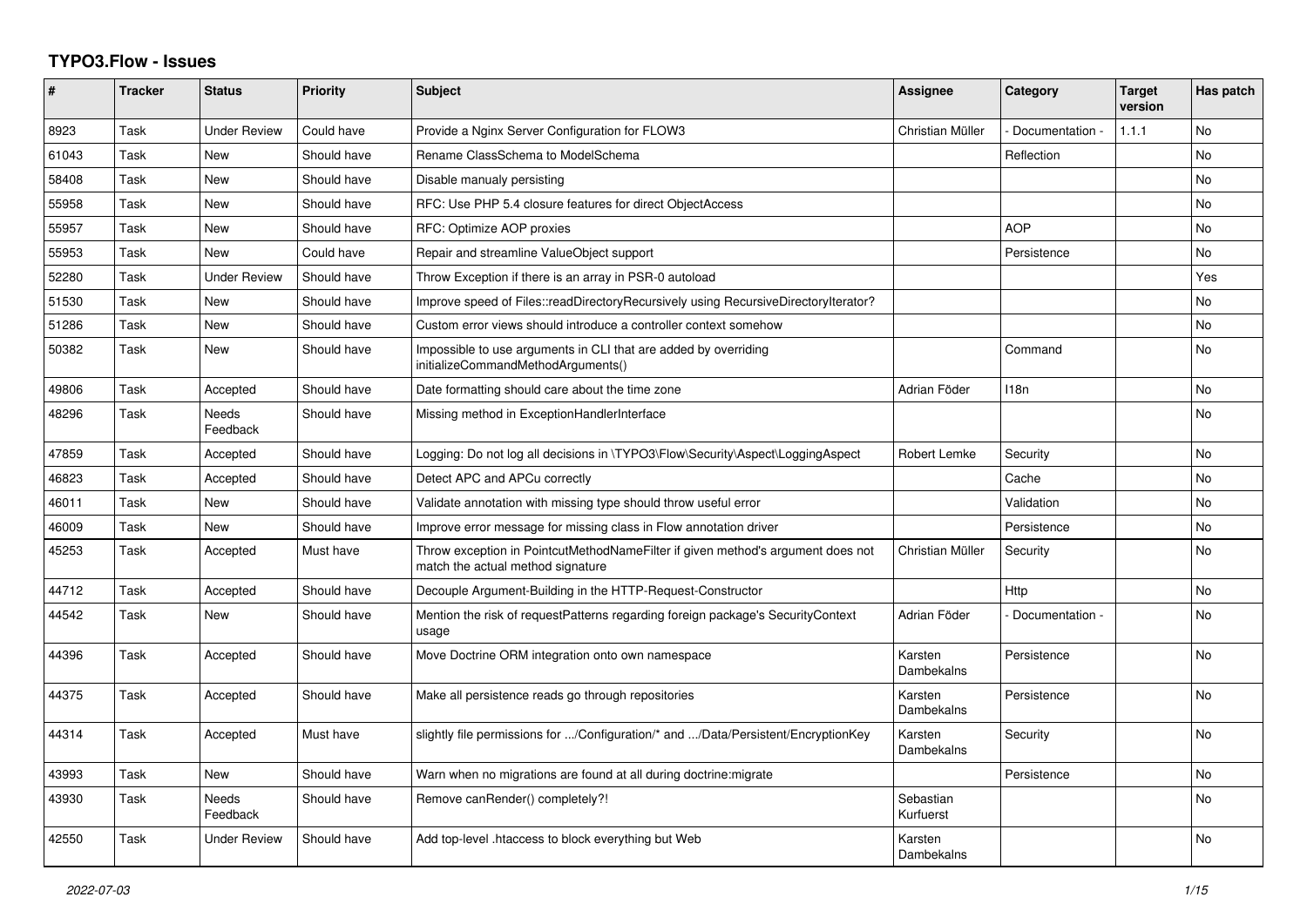| #     | <b>Tracker</b>   | <b>Status</b>       | <b>Priority</b> | <b>Subject</b>                                                           | <b>Assignee</b>         | Category          | <b>Target</b><br>version | Has patch |
|-------|------------------|---------------------|-----------------|--------------------------------------------------------------------------|-------------------------|-------------------|--------------------------|-----------|
| 41832 | Task             | New                 | Should have     | Improve error handling for incompatible packages                         | Christian Jul<br>Jensen | Package           |                          | No        |
| 41807 | Task             | <b>Under Review</b> | Should have     | Initialize the eventmanager in the EntityManagerInterface                |                         | Persistence       |                          | No        |
| 41414 | Task             | Needs<br>Feedback   | Should have     | Check packageKey naming / file structure below Packages/Vendor           |                         | Package           |                          | No        |
| 38038 | Task             | Accepted            | Should have     | Proofread FLOW3 manual                                                   | Ryan J. Peterson        | - Documentation - |                          | <b>No</b> |
| 37831 | Task             | New                 | Could have      | Evaluate using PHP 5.4's internal web server for Functional Testing      |                         | - Testing -       |                          | No        |
| 36840 | Task             | Accepted            | Should have     | Improve exception for wrong locales                                      | Karsten<br>Dambekalns   | 118n              |                          | No        |
| 36800 | Task             | Accepted            | Should have     | Streamline Resource object API                                           | Robert Lemke            | Resource          |                          | <b>No</b> |
| 35970 | Task             | New                 | Should have     | Improve performance of Utility/Arrays::integerExplode by using array_map |                         |                   |                          | No        |
| 35709 | Task             | <b>New</b>          | Should have     | Implement global Command aliases                                         |                         | Cli               |                          | No        |
| 33069 | Task             | New                 | Should have     | Make command output sparse, implement generic verbose switch             |                         | Command           |                          | No        |
| 31339 | Task             | On Hold             | Could have      | Search                                                                   |                         | Documentation -   |                          | <b>No</b> |
| 29202 | Task             | New                 | Should have     | Provide a Cherokee Server Configuration for FLOW3                        |                         | Documentation -   |                          |           |
| 27561 | Task             | Accepted            | Could have      | Complete documentation                                                   |                         | Documentation -   |                          | No        |
| 25907 | Task             | New                 | Should have     | Referrer should only contain the URI of the previous request             |                         | <b>MVC</b>        |                          |           |
| 6601  | Task             | On Hold             | Could have      | Introduce a new roles definition syntax including runtime constraints    | Andreas Förthner        | Security          |                          |           |
| 3755  | Task             | New                 | Must have       | Concurrency stress testing and cache mechanism                           |                         | - Testing -       |                          |           |
| 46425 | Task             | <b>Under Review</b> | Should have     | DI proxy classes use raw reflection instead of RelfectionService         | Christian Müller        | Core              | 2.0.1                    | No        |
| 42465 | Task             | New                 | Should have     | Document i18n settings                                                   |                         | - Documentation - | 2.0.1                    | <b>No</b> |
| 40854 | Task             | New                 | Must have       | Update security documentation (authentication in 1.2)                    |                         | Documentation -   | 2.0.1                    | No        |
| 49025 | Task             | <b>Under Review</b> | Could have      | Dynamic locale detection / determination                                 | Adrian Föder            | 118n              | 2.1                      | No.       |
| 58184 | Major<br>Feature | New                 | Should have     | HTTP request argument building for different use cases                   |                         | Http              |                          | No        |
| 56602 | Major<br>Feature | New                 | Should have     | Handling Of Multi Identity Entities                                      |                         | Persistence       |                          | No        |
| 33258 | Major<br>Feature | Accepted            | Should have     | Implement support for Assetic                                            |                         |                   |                          | No        |
| 3585  | Major<br>Feature | New                 | Should have     | Implement support for value objects                                      |                         |                   |                          | No        |
| 62292 | Major<br>Feature | New                 | Should have     | Support for entity translation                                           |                         | 118n              | 2.x                      | No        |
| 64842 | Feature          | New                 | Could have      | Validation of Property should also happen before Property Mapping.       |                         |                   |                          | No        |
| 60095 | Feature          | <b>Under Review</b> | Should have     | LockManager's LockHoldingStackPage should be configurable                |                         | Configuration     |                          | No        |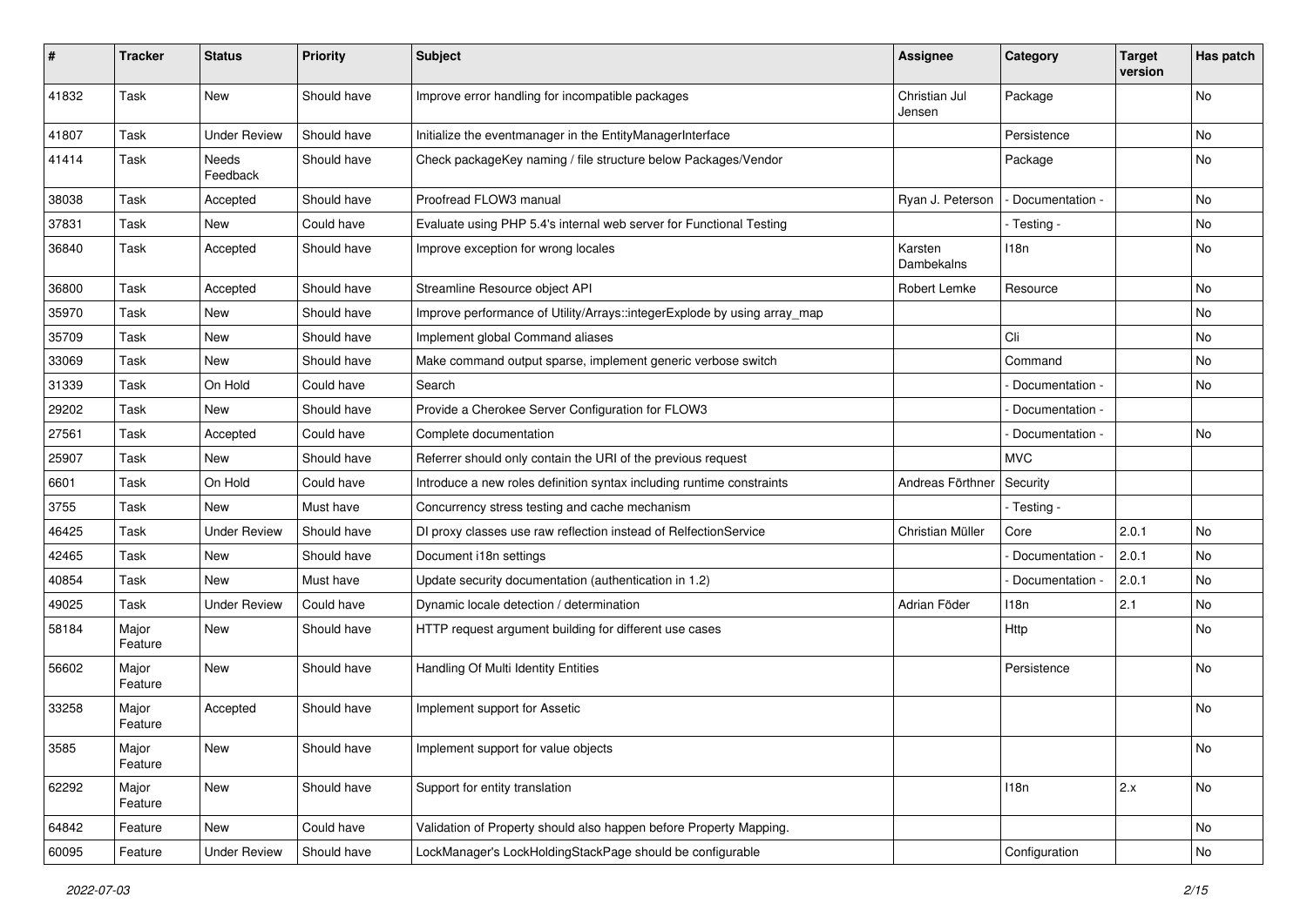| ∦     | <b>Tracker</b> | <b>Status</b>       | <b>Priority</b> | <b>Subject</b>                                                                                        | <b>Assignee</b>        | Category    | <b>Target</b><br>version | Has patch |
|-------|----------------|---------------------|-----------------|-------------------------------------------------------------------------------------------------------|------------------------|-------------|--------------------------|-----------|
| 59672 | Feature        | <b>Under Review</b> | Should have     | Add support for Doctrine 2.5 embeddables                                                              | Alexander Berl         | Persistence |                          | No        |
| 59244 | Feature        | <b>New</b>          | Should have     | Message or Container needs context                                                                    |                        |             |                          | No        |
| 58622 | Feature        | New                 | Must have       | Clearer Exception: Array to string conversion                                                         |                        | Core        |                          | No        |
| 57763 | Feature        | New                 | Should have     | Allow controller / package / action as params in<br>\TYPO3\Fluid\ViewHelpers\Form\ButtonViewHelper    |                        |             |                          | No        |
| 56916 | Feature        | <b>New</b>          | Should have     | Support PATCH request method as of RFC5789                                                            |                        | Http        |                          | No        |
| 56744 | Feature        | New                 | Must have       | stay logged in                                                                                        |                        |             |                          | No        |
| 56556 | Feature        | New                 | Should have     | support has Property and is Property                                                                  |                        |             |                          | No        |
| 56486 | Feature        | New                 | Should have     | Optimize the ObjectManager for performance                                                            |                        |             |                          | No        |
| 56036 | Feature        | New                 | Should have     | Optimize autoloading                                                                                  |                        |             |                          | No        |
| 55870 | Feature        | New                 | Must have       | Enhance f:form.textfield or add a f:form.datefield VH with enhanced validation and<br>propertymapping | Christian Müller       |             |                          | No        |
| 55831 | Feature        | New                 | Should have     | Different scenarios for session settings                                                              |                        |             |                          | No        |
| 55793 | Feature        | <b>Under Review</b> | Could have      | Add Support for groupBy                                                                               | Kerstin<br>Huppenbauer | Persistence |                          | No        |
| 55719 | Feature        | New                 | Could have      | Support additional Resource Folders                                                                   |                        |             |                          | No        |
| 55199 | Feature        | New                 | Should have     | Avoid Buffering of Shell output                                                                       |                        | Cli         |                          | No        |
| 54037 | Feature        | <b>Under Review</b> | Should have     | JsonView accepts encoding options                                                                     |                        | <b>MVC</b>  |                          | No        |
| 53177 | Feature        | New                 | Should have     | entity resource policy value support for `this`                                                       |                        | Security    |                          | No        |
| 52590 | Feature        | <b>New</b>          | Should have     | Provide a way to get the Doctrine QueryBuilder                                                        |                        |             |                          | No        |
| 51676 | Feature        | <b>Under Review</b> | Should have     | Support of symlinks for Resources                                                                     |                        | Resource    |                          | No        |
| 51459 | Feature        | New                 | Should have     | Allow catching of particular exceptions on property mapping                                           |                        | <b>MVC</b>  |                          | No        |
| 50901 | Feature        | New                 | Should have     | @IgnoreValidation also for class fields                                                               |                        | Validation  |                          | No        |
| 50262 | Feature        | <b>New</b>          | Could have      | Add Keywords to composer Json                                                                         |                        | Package     |                          | No        |
| 50115 | Feature        | <b>Under Review</b> | Must have       | During the policy loading, we need to take care if class exist                                        | Dominique Feyer        | Security    |                          | Yes       |
| 49050 | Feature        | New                 | Should have     | Allow Subqueries in QueryInterface                                                                    |                        | Persistence |                          | No        |
| 49039 | Feature        | New                 | Could have      | RFC: Use PSR-3 logger interface in Flow                                                               |                        | Log         |                          | No        |
| 48862 | Feature        | New                 | Should have     | Possibility to exclude package from file monitoring                                                   |                        | Monitor     |                          | No        |
| 48657 | Feature        | <b>Under Review</b> | Should have     | support HTTP_RANGE                                                                                    |                        |             |                          | No        |
| 48409 | Feature        | New                 | Could have      | Introduce new Annotation "Slot" for wiring signal and slots                                           |                        | SignalSlot  |                          | No        |
| 48167 | Feature        | Accepted            | Should have     | Command line account and role browsing                                                                | Adrian Föder           | Security    |                          | No        |
| 47951 | Feature        | New                 | Should have     | Warn if persistence stack is not empty at the end of a get-request                                    |                        | Persistence |                          | No        |
| 47456 | Feature        | New                 | Should have     | ManyToOne and OneToOne Relations of Objects passed as Action Argument are<br>loaded automatically     |                        | Validation  |                          | No        |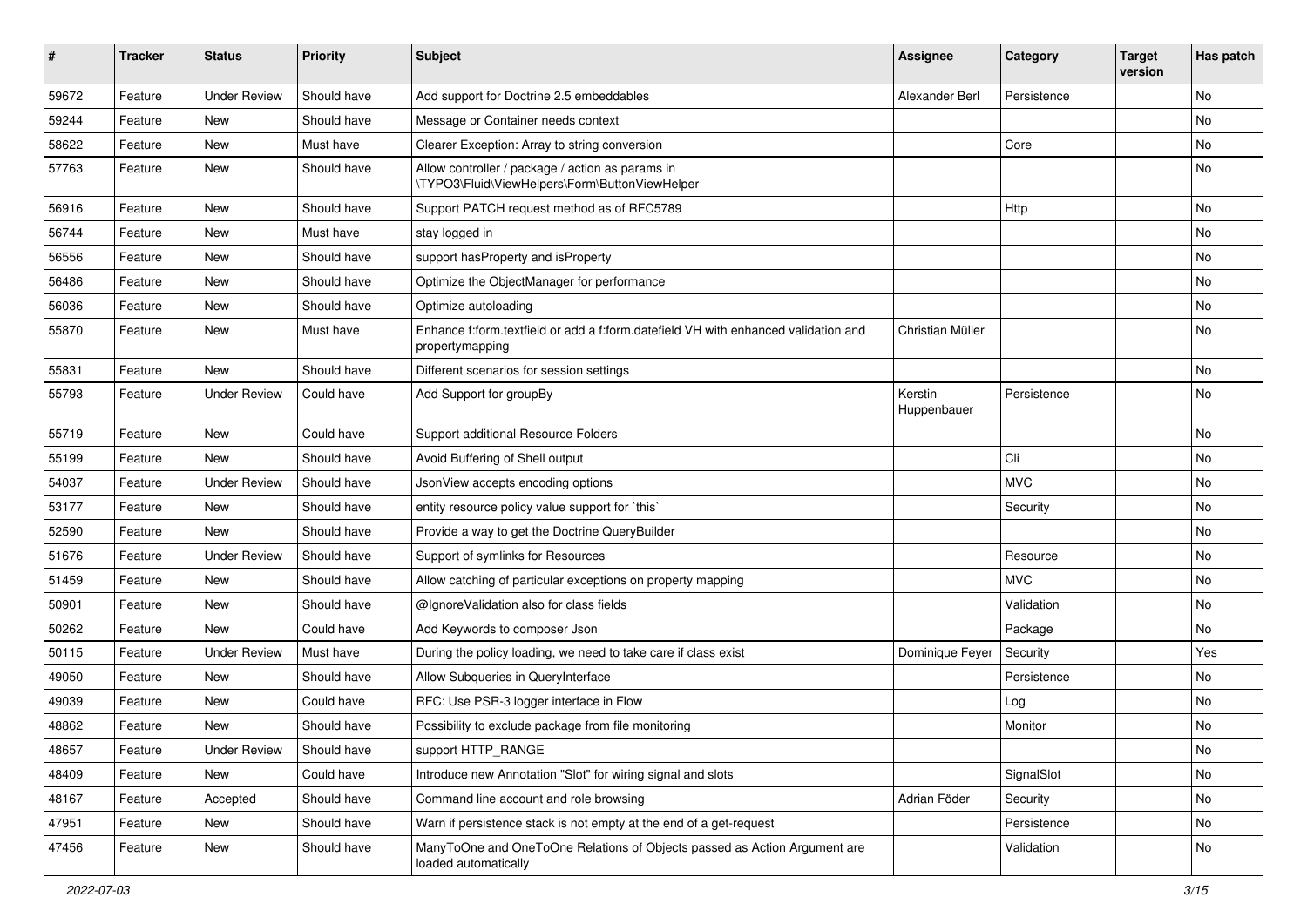| #     | <b>Tracker</b> | <b>Status</b>            | <b>Priority</b> | <b>Subject</b>                                                                   | <b>Assignee</b>         | Category      | <b>Target</b><br>version | Has patch |
|-------|----------------|--------------------------|-----------------|----------------------------------------------------------------------------------|-------------------------|---------------|--------------------------|-----------|
| 47404 | Feature        | New                      | Could have      | Add getters and setters methods for introduced properties                        |                         | <b>AOP</b>    |                          | <b>No</b> |
| 47339 | Feature        | Needs<br>Feedback        | Could have      | Allow RequestHandlers to get the current Request injected                        | Alexander Berl          | Http          |                          | No        |
| 47273 | Feature        | <b>New</b>               | Should have     | Support mapping properties with differing types for setter and property          |                         | Property      |                          | <b>No</b> |
| 47191 | Feature        | <b>Under Review</b>      | Should have     | Make (property) Validators aware of parent class and the property they belong to |                         | Validation    |                          | No        |
| 47075 | Feature        | <b>New</b>               | Should have     | Make Exception more meaningful                                                   |                         | Resource      |                          | No        |
| 46910 | Feature        | <b>New</b>               | Should have     | Composer integration - PackageStates.php                                         |                         |               |                          | <b>No</b> |
| 46816 | Feature        | <b>New</b>               | Should have     | Add xcache cache backend                                                         |                         | Cache         |                          | <b>No</b> |
| 46371 | Feature        | <b>New</b>               | Should have     | Support compilation of static information in proxy classes                       | Christopher<br>Hlubek   |               |                          | <b>No</b> |
| 46318 | Feature        | New                      | Should have     | [caching framework] Extend cache interface to handle multiple entries            |                         | Cache         |                          | <b>No</b> |
| 46216 | Feature        | <b>New</b>               | Should have     | Add wincache cache backend                                                       |                         | Cache         |                          | <b>No</b> |
| 46063 | Feature        | <b>New</b>               | Should have     | Implement username password provider with "remember me" persistent cookie        | Christopher<br>Hlubek   | Security      |                          | <b>No</b> |
| 46050 | Feature        | <b>New</b>               | Could have      | To decouple log file writing at Logger->logException                             |                         | Log           |                          | <b>No</b> |
| 45851 | Feature        | <b>Needs</b><br>Feedback | Could have      | Allow referencing environment variables in Settings.yaml                         | Adrian Föder            |               |                          | <b>No</b> |
| 45409 | Feature        | <b>New</b>               | Should have     | Support validation of abstract nested properties                                 |                         | Validation    |                          | <b>No</b> |
| 45103 | Feature        | <b>New</b>               | Should have     | Make static resource URI generation available outside of Fluid                   |                         | Resource      |                          | <b>No</b> |
| 45100 | Feature        | <b>Under Review</b>      | Should have     | RequestDispatchingAspect should check if entry point can handle current request  | Christopher<br>Hlubek   |               |                          |           |
| 44891 | Feature        | <b>New</b>               | Should have     | Routes should be able to enforce http/https protocol                             |                         | MVC - Routing |                          | No        |
| 44738 | Feature        | New                      | Must have       | Re-Validation of argument's custom validators                                    |                         | Validation    |                          | No        |
| 44563 | Feature        | <b>New</b>               | Should have     | Logged in users via HTTP Basic always get re-authenticated                       |                         | Security      |                          | No        |
| 44123 | Feature        | <b>New</b>               | Should have     | Make the "Flow requires the PHP setting "date.timezone"" error more beautiful    |                         |               |                          | <b>No</b> |
| 43841 | Feature        | New                      | Should have     | Add package support to validation errors                                         |                         |               |                          | No        |
| 43572 | Feature        | <b>New</b>               | Should have     | Uri should support manipulation of query arguments                               |                         |               |                          | <b>No</b> |
| 43082 | Feature        | Needs<br>Feedback        | Should have     | Add CLI support for scaffolding models, views, controller                        |                         |               |                          | No        |
| 41900 | Feature        | Accepted                 | Should have     | Check for duplicate PSR-0 autoload namespaces                                    | Christian Jul<br>Jensen | Package       |                          | <b>No</b> |
| 41420 | Feature        | New                      | Should have     | Support entity versioning                                                        |                         | Persistence   |                          | No        |
| 40555 | Feature        | Accepted                 | Must have       | Missing command arguments parameter in Core\Booting\Scripts::executeCommand()    | Karsten<br>Dambekalns   | Core          |                          | Yes       |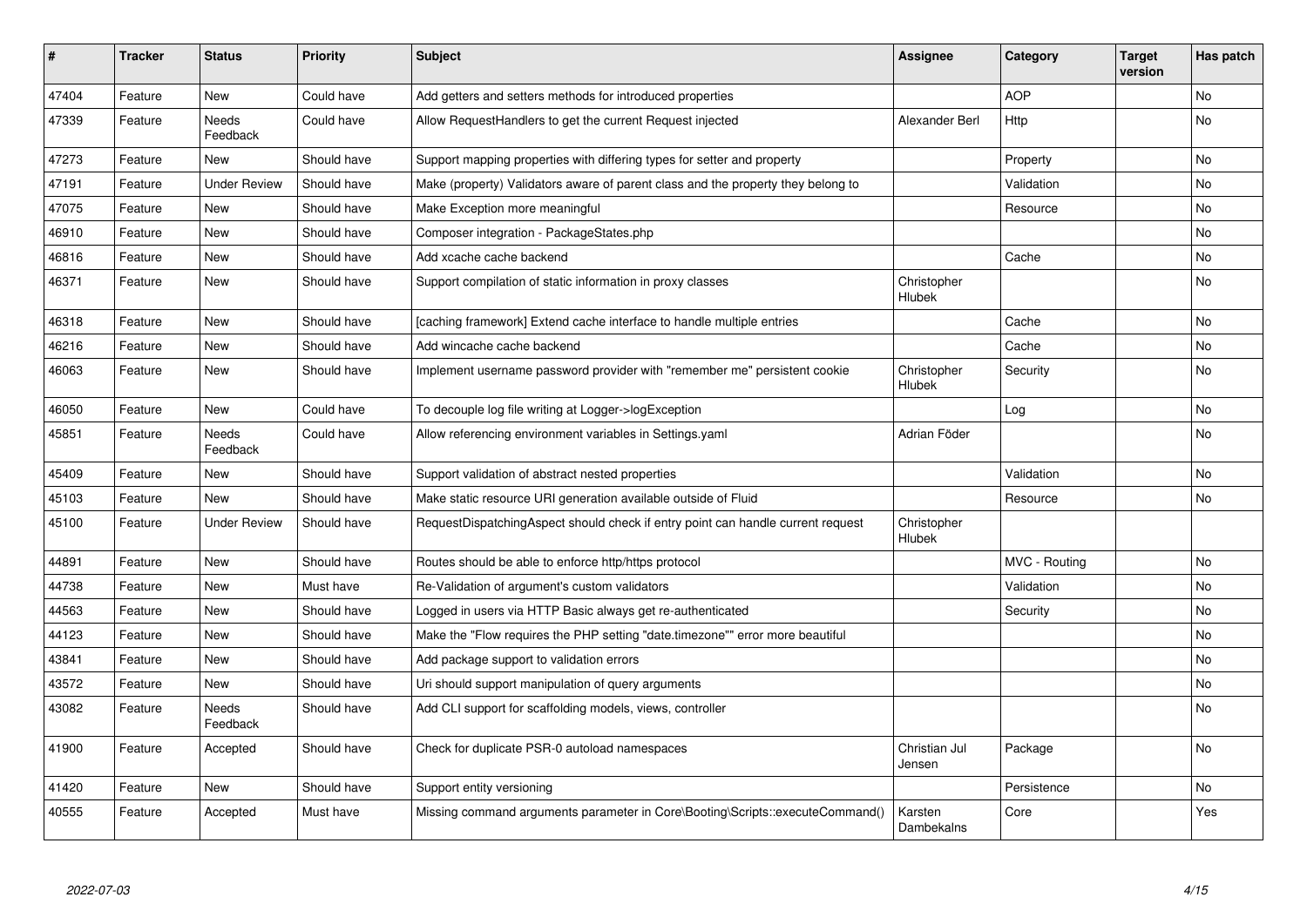| $\pmb{\#}$ | <b>Tracker</b> | <b>Status</b>       | <b>Priority</b> | <b>Subject</b>                                                                                            | <b>Assignee</b>       | Category       | <b>Target</b><br>version | Has patch |
|------------|----------------|---------------------|-----------------|-----------------------------------------------------------------------------------------------------------|-----------------------|----------------|--------------------------|-----------|
| 40418      | Feature        | Needs<br>Feedback   | Could have      | Add an option to flow3:cache:flush thats keeps user sessions active                                       |                       | Session        |                          | <b>No</b> |
| 39910      | Feature        | Accepted            | Should have     | Ability to query user based on roles                                                                      |                       | Security       |                          | No        |
| 39788      | Feature        | New                 | Could have      | RFC: Repository based NotExistsValidator                                                                  |                       | Validation     |                          | No        |
| 39609      | Feature        | Accepted            | Should have     | <b>Migration Version</b>                                                                                  | Karsten<br>Dambekalns | - Migrations - |                          | No        |
| 39253      | Feature        | Accepted            | Should have     | Remove mirroring mode option and code                                                                     | Karsten<br>Dambekalns | Resource       |                          | No        |
| 39088      | Feature        | New                 | Should have     | Add a sgnalslot before compilation                                                                        |                       | Core           |                          | No        |
| 38222      | Feature        | New                 | Could have      | Step execution signals with concrete name                                                                 |                       | Core           |                          | No        |
| 38065      | Feature        | New                 | Must have       | Implement content security for DQL queries                                                                | Andreas Förthner      | Security       |                          | No        |
| 37885      | Feature        | New                 | Could have      | Add CLI to show the object-configuration for a FLOW3 object-name                                          | <b>Martin Ficzel</b>  | Cli            |                          | No        |
| 37846      | Feature        | New                 | Should have     | Should be able to declare more than one controllerObjectName per requestPatterns                          |                       | Security       |                          | No        |
| 37405      | Feature        | <b>Under Review</b> | Should have     | When changing a property wich is used in routing the Link-VH should direkt to the<br>new properties value |                       | MVC - Routing  |                          | No        |
| 37373      | Feature        | <b>Under Review</b> | Should have     | Make annotation overrides / "injection" via Objects.yaml possible                                         | <b>Marc Neuhaus</b>   | Configuration  |                          | <b>No</b> |
| 37372      | Feature        | Accepted            | Should have     | Inheritance in ORM should be configured automatically                                                     | Karsten<br>Dambekalns | Persistence    |                          | No        |
| 37279      | Feature        | New                 | Should have     | <b>Request PropertyMapping</b>                                                                            |                       | Property       |                          | No        |
| 37212      | Feature        | Accepted            | Must have       | Edge Side Includes (ESI)                                                                                  | Robert Lemke          | Http           |                          | No        |
| 36955      | Feature        | New                 | Should have     | Add type filter to var_dump()                                                                             |                       | Error          |                          | No        |
| 36715      | Feature        | Accepted            | Should have     | Make simultaneous use of multiple persistence backends possible                                           | Karsten<br>Dambekalns | Persistence    |                          | No        |
| 36510      | Feature        | New                 | Should have     | <b>Firewall Redirect?</b>                                                                                 |                       |                |                          | No        |
| 36509      | Feature        | New                 | Should have     | redirectToUri to an uri with acl forces a 403 because of missing csrf token.                              |                       |                |                          | No        |
| 35783      | Feature        | New                 | Should have     | Lifecycle method after property mapping                                                                   |                       | Object         |                          | No        |
| 35781      | Feature        | New                 | Should have     | Model validation                                                                                          |                       | Validation     |                          | No        |
| 35388      | Feature        | New                 | Could have      | Use the current package as default for translations within controllers                                    |                       | 118n           |                          | No        |
| 35030      | Feature        | <b>Under Review</b> | Should have     | Dynamic locale detection                                                                                  | Karsten<br>Dambekalns | 118n           |                          | No        |
| 34816      | Feature        | New                 | Should have     | Long text encryption                                                                                      |                       | Security       |                          | No        |
| 34674      | Feature        | Accepted            | Should have     | NotFoundView is not injected in ActionController                                                          | Robert Lemke          | <b>MVC</b>     |                          | No        |
| 34133      | Feature        | New                 | Could have      | RFC: Handle Semicolons in Path part of URIs as Scoped Path Parameters                                     |                       | Property       |                          | No        |
| 33937      | Feature        | Accepted            | Should have     | Convenience method to resolve public "resource://" paths                                                  | Karsten<br>Dambekalns | Resource       |                          | No        |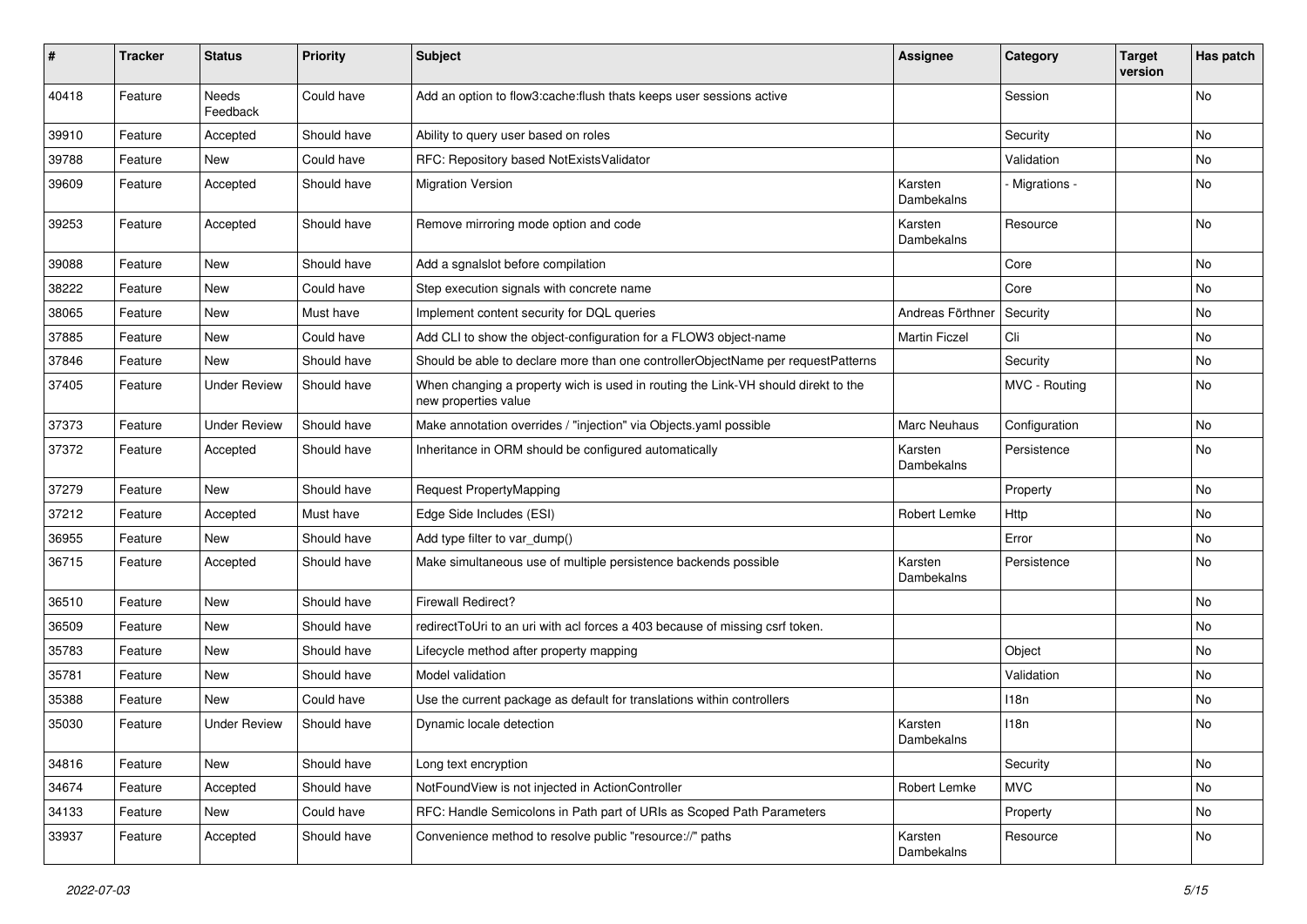| $\sharp$ | <b>Tracker</b> | <b>Status</b>            | <b>Priority</b> | <b>Subject</b>                                                                  | <b>Assignee</b>             | Category      | <b>Target</b><br>version | Has patch |
|----------|----------------|--------------------------|-----------------|---------------------------------------------------------------------------------|-----------------------------|---------------|--------------------------|-----------|
| 33710    | Feature        | New                      | Should have     | Configuration based on Domain                                                   |                             |               |                          | No        |
| 33587    | Feature        | New                      | Should have     | Automatically remove unused Resources                                           |                             | Resource      |                          | No        |
| 33049    | Feature        | New                      | Could have      | Allow configuration of context without environment variable (needed for IIS)    |                             | Core          |                          | No        |
| 33018    | Feature        | New                      | Should have     | Translator should support override of labels from other packages                |                             | 118n          |                          | No        |
| 32985    | Feature        | New                      | Should have     | Implement Processing Rules when merging numerically-indexed arrays              |                             | Utility       |                          | No        |
| 32607    | Feature        | <b>Needs</b><br>Feedback | Should have     | Export localized strings for JS consumption                                     | Karsten<br>Dambekalns       | 118n          |                          | No        |
| 32294    | Feature        | New                      | Should have     | Lazy initialization of loggers                                                  |                             |               |                          | <b>No</b> |
| 32106    | Feature        | Accepted                 | Should have     | Support for Object source in PropertyMapper                                     |                             | Property      |                          | Yes       |
| 31484    | Feature        | Needs<br>Feedback        | Could have      | possibility to modify inner workings of proxy class builder                     |                             |               |                          | No        |
| 31262    | Feature        | <b>New</b>               | Should have     | Named arguments in Objects.yaml for constructor arguments                       |                             | Object        |                          | <b>No</b> |
| 31261    | Feature        | New                      | Should have     | Virtual objects - generate proxy classes for interfaces                         |                             | Object        |                          | No        |
| 30933    | Feature        | <b>Needs</b><br>Feedback | Should have     | Check for unique constraints on add()                                           | Karsten<br>Dambekalns       | Persistence   |                          | No        |
| 30890    | Feature        | Accepted                 | Should have     | Developer Toolbar                                                               | Christian Müller            | <b>MVC</b>    |                          | No        |
| 30428    | Feature        | New                      | Should have     | Cloning of request arguments                                                    |                             | <b>MVC</b>    |                          |           |
| 30423    | Feature        | New                      | Should have     | Rendering template of other action without forward                              |                             | <b>MVC</b>    |                          | No        |
| 30418    | Feature        | New                      | Should have     | Package bootstrapping following dependencies                                    |                             | Core          |                          |           |
| 30258    | Feature        | New                      | Should have     | Support optional package dependencies                                           |                             |               |                          |           |
| 29972    | Feature        | <b>Under Review</b>      | Should have     | <b>Configurable Redirects</b>                                                   | <b>Tim Kandel</b>           | MVC - Routing |                          | No        |
| 29476    | Feature        | New                      | Should have     | Provider rendering time and query count for request                             |                             |               |                          |           |
| 29387    | Feature        | Needs<br>Feedback        | Should have     | A token with wrong credentials should throw an exception                        | Andreas Förthner   Security |               |                          |           |
| 29258    | Feature        | Needs<br>Feedback        | Should have     | Provide a way to override classes by environment                                |                             |               |                          | No        |
| 28399    | Feature        | Needs<br>Feedback        | Should have     | Validation message and code should be configurable for bundled validators       |                             | Validation    |                          | No        |
| 28231    | Feature        | New                      | Should have     | Allow output to STDERR for CLI Response                                         |                             | <b>MVC</b>    |                          |           |
| 28136    | Feature        | New                      | Should have     | HTTP Semantics for Transactions and more                                        |                             | Persistence   |                          | No        |
| 28074    | Feature        | Needs<br>Feedback        | Should have     | Provide a shell script that installs Phoenix or FLOW3 from git                  | Markus Bucher               |               |                          | No        |
| 28052    | Feature        | On Hold                  | Should have     | Possibility to enable or disable accounts                                       | Julian Kleinhans            | Security      |                          | No        |
| 27322    | Feature        | On Hold                  | Should have     | Add support for Appserver-in-PHP, which could result in much faster executions. | Christopher<br>Hlubek       |               |                          | No        |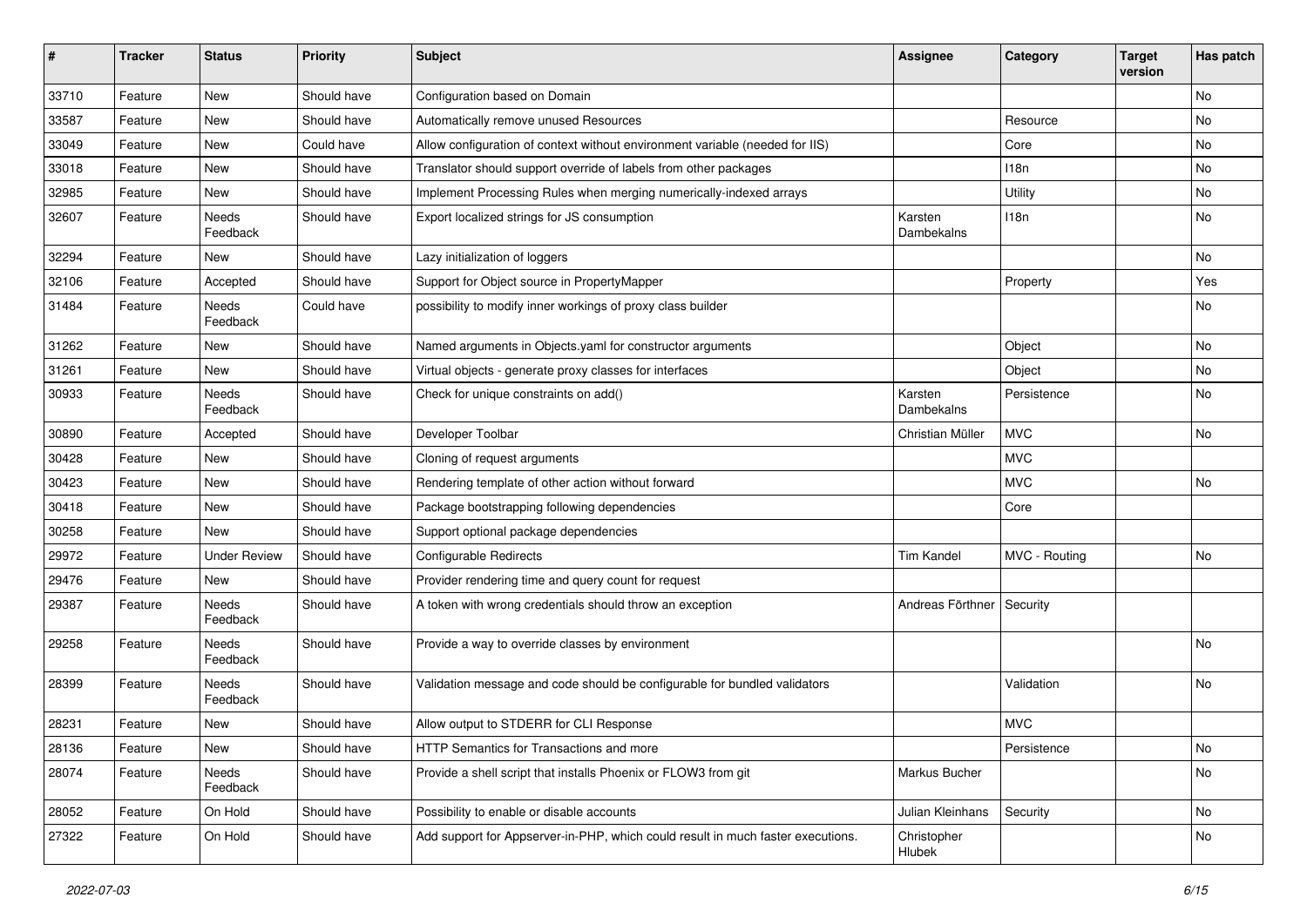| #     | <b>Tracker</b> | <b>Status</b>     | <b>Priority</b> | <b>Subject</b>                                                                                             | Assignee              | Category      | <b>Target</b><br>version | Has patch |
|-------|----------------|-------------------|-----------------|------------------------------------------------------------------------------------------------------------|-----------------------|---------------|--------------------------|-----------|
| 26986 | Feature        | Accepted          | Should have     | Debug toolbar                                                                                              | Christian Müller      |               |                          | No        |
| 26943 | Feature        | Needs<br>Feedback | Should have     | Add i18n support to domain models                                                                          | Karsten<br>Dambekalns | 118n          |                          | No        |
| 26767 | Feature        | <b>New</b>        | Should have     | Reflection method to get a method return type and documentation                                            |                       | Reflection    |                          |           |
| 26765 | Feature        | Accepted          | Should have     | Support class schema features for every reflected class                                                    | Karsten<br>Dambekalns | Reflection    |                          | No        |
| 26745 | Feature        | New               | Should have     | MVC should know about entities lying in the session                                                        |                       | <b>MVC</b>    |                          | No        |
| 9968  | Feature        | New               | Should have     | Promote security publishing configuration automatically when persisting models                             | Andreas Förthner      | Security      |                          |           |
| 9861  | Feature        | Needs<br>Feedback | Should have     | Leave logging up and running as long as possible                                                           |                       | Log           |                          | No        |
| 9537  | Feature        | New               | Should have     | Query criterions should be able to compare whole objects                                                   |                       | Persistence   |                          |           |
| 9313  | Feature        | New               | Should have     | Support for currencies                                                                                     |                       | 118n          |                          | No        |
| 8981  | Feature        | New               | Could have      | Security/Performance: Provide Webserver Configuration file for common webservers -<br>do not use .htaccess |                       |               |                          |           |
| 8464  | Feature        | <b>New</b>        | Should have     | Write settings using the ConfigurationManager                                                              |                       | Configuration |                          | No        |
| 8463  | Feature        | New               | Should have     | Check security policy for objects reconstituted in the session scope                                       |                       | Security      |                          |           |
| 8462  | Feature        | New               | Should have     | Check subobjects in query rewriting                                                                        |                       | Security      |                          |           |
| 6712  | Feature        | Accepted          | Should have     | Implement mixin support                                                                                    | Robert Lemke          | <b>AOP</b>    |                          |           |
| 6603  | Feature        | New               | Must have       | Provide a policy management API                                                                            | Andreas Förthner      | Security      |                          |           |
| 6602  | Feature        | New               | Could have      | Implement after invocation handling                                                                        | Andreas Förthner      | Security      |                          |           |
| 6178  | Feature        | New               | Should have     | Implement FileType and FileSize validators                                                                 |                       | Validation    |                          |           |
| 5774  | Feature        | New               | Should have     | Package Manager should clear all cache entries tagged with %PACKAGE%                                       |                       | Package       |                          |           |
| 5442  | Feature        | New               | Should have     | Destroy session / logout user on deleting an account                                                       | Andreas Förthner      | Security      |                          |           |
| 4146  | Feature        | Accepted          | Should have     | Support typed parameters for validation                                                                    | Karsten<br>Dambekalns | Validation    |                          |           |
| 3728  | Feature        | <b>New</b>        | Should have     | Support arrays of objects as controller arguments                                                          |                       | <b>MVC</b>    |                          |           |
| 3621  | Feature        | New               | Should have     | Implement dynamic firewall filter registration                                                             | Andreas Förthner      | Security      |                          |           |
| 3619  | Feature        | New               | Should have     | Implement System Policy Support/System Security                                                            | Andreas Förthner      | Security      |                          |           |
| 3588  | Feature        | Accepted          | Should have     | Support value objects in the Object Factory                                                                | Robert Lemke          | Object        |                          |           |
| 3587  | Feature        | <b>New</b>        | Could have      | Enforce validation rules for value objects already in constructor                                          |                       | Validation    |                          |           |
| 3580  | Feature        | New               | Must have       | Create an administration panel for the FLOW3 Development context                                           |                       | <b>MVC</b>    |                          |           |
| 3312  | Feature        | Needs<br>Feedback | Should have     | Allow for easy logging by annotations                                                                      | Robert Lemke          | Log           |                          |           |
| 3306  | Feature        | Accepted          | Should have     | Flush routes cache automatically on class file modifications                                               | Robert Lemke          | <b>MVC</b>    |                          |           |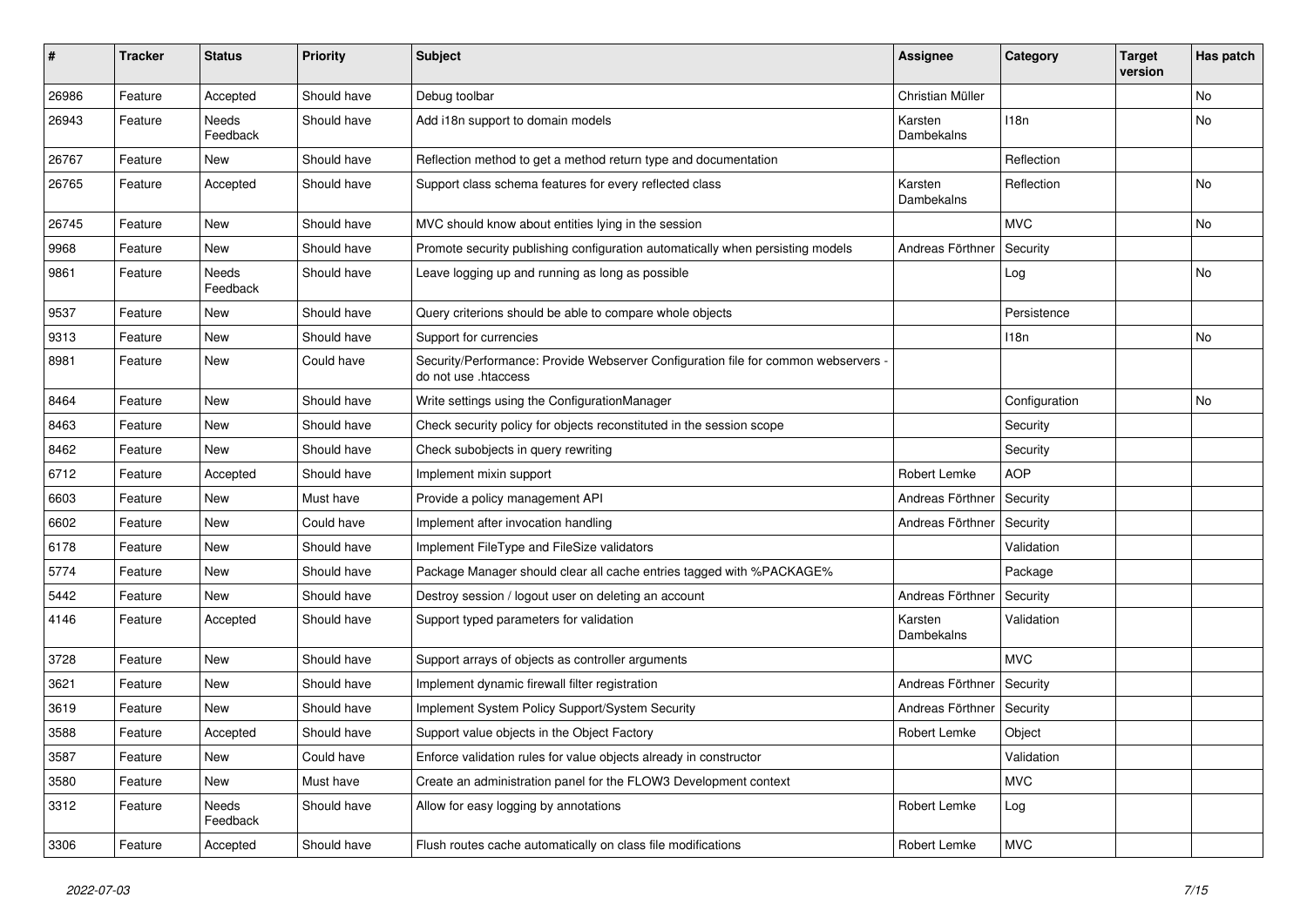| #     | <b>Tracker</b> | <b>Status</b>       | <b>Priority</b> | <b>Subject</b>                                                                                 | <b>Assignee</b>       | Category                         | <b>Target</b><br>version | Has patch |
|-------|----------------|---------------------|-----------------|------------------------------------------------------------------------------------------------|-----------------------|----------------------------------|--------------------------|-----------|
| 3305  | Feature        | Accepted            | Must have       | Unmodified objects retrieved from a repository should not be validated in the<br>controller    | Robert Lemke          | <b>MVC</b>                       |                          | No        |
| 3153  | Feature        | New                 | Should have     | Support of action based filter rules defined by annotation.                                    |                       | <b>MVC</b>                       |                          |           |
| 2817  | Feature        | Needs<br>Feedback   | Should have     | Provide safeguard for preventing multiple submits of a form                                    |                       | <b>MVC</b>                       |                          | No        |
| 1856  | Feature        | New                 | Should have     | The Package Manager checks dependencies between packages on each activation /<br>deactivation  | Christopher<br>Hlubek | Package                          |                          |           |
| 1785  | Feature        | New                 | Must have       | Automatic garbage collection for expired cache entries                                         |                       | Cache                            |                          |           |
| 890   | Feature        | New                 | Should have     | Add priority for advice chains                                                                 | Robert Lemke          | <b>AOP</b>                       |                          |           |
| 58579 | Feature        | New                 | Should have     | Adding own environment constants to Flow                                                       |                       |                                  | 2.x                      | No        |
| 56639 | Feature        | New                 | Must have       | Implement "getPrivateStorageUriByResource()" for recieving (image-) file URIs                  | Robert Lemke          |                                  | 2.x                      |           |
| 59878 | Bug            | New                 | Must have       | TYPO3\Flow\Core\Booting\Exception\SubProcessException thrown in file Scripts.php               |                       | <b>Error Handler</b><br>Report - | 1.1.1                    | No        |
| 40802 | Bug            | Accepted            | Should have     | Documentation mistake (authentication)                                                         | Karsten<br>Dambekalns | Documentation -                  | 1.1.1                    | No        |
| 39791 | Bug            | New                 | Must have       | Reflection data of old aspect is not removed                                                   |                       | Reflection                       | 1.1.1                    | No        |
| 38004 | Bug            | Accepted            | Should have     | Missing CheatSheet folder for Getting Started manual                                           | Karsten<br>Dambekalns | Documentation -                  | 1.1.1                    | No        |
| 51312 | Bug            | New                 | Should have     | Default php error handler generates warning (when loading<br>TYPO3\Flow\Error\Exception class) |                       | Core                             | 2.0                      | <b>No</b> |
| 65684 | Bug            | New                 | Should have     | Could not acquire lock for ClassLoader cache creation                                          | Sebastian Heuer       |                                  |                          | No        |
| 62740 | Bug            | New                 | Should have     | Add check on literal in TypeHandlingUtility::isCollectionType                                  |                       | Utility                          |                          | No        |
| 62009 | Bug            | New                 | Should have     | Rewrite URI Filename could be empty                                                            |                       |                                  |                          |           |
| 59747 | Bug            | New                 | Should have     | TYPO3\Flow\Error\Exception thrown in file ErrorHandler.php                                     |                       |                                  |                          | No        |
| 59442 | Bug            | <b>Under Review</b> | Should have     | Composite primary keys including foreign entity don't work                                     |                       | Persistence                      |                          | No        |
| 59366 | Bug            | <b>Under Review</b> | Should have     | fix* lifecycle callbacks should not be registered for unproxied entities                       |                       | Persistence                      |                          | No        |
| 59357 | Bug            | New                 | Should have     | Using the PackageManager directly instead of the Interface results in unexpected<br>behavior   |                       |                                  |                          | No        |
| 59322 | <b>Bug</b>     | New                 | Should have     | Mssing field exception should show missing migrations as well                                  |                       | Persistence                      |                          | No        |
| 59140 | Bug            | New                 | -- undefined -- | TYPO3\Flow\Error\Exception thrown in file ErrorHandler.php                                     |                       | - Error Handler<br>Report -      |                          | No        |
| 59084 | <b>Bug</b>     | New                 | Should have     | if 403 Exception show reason                                                                   |                       |                                  |                          | No        |
| 59049 | Bug            | New                 | Should have     | TYPO3\Flow\Error\Exception thrown in file ErrorHandler.php                                     |                       | Error Handler<br>Report -        |                          | No        |
| 59023 | Bug            | New                 | Should have     | BooleanConverter should not convert empty values to boolean                                    |                       | Property                         |                          | No        |
| 58996 | Bug            | New                 | Should have     | ResourceManager adding to persistence                                                          |                       |                                  |                          | No        |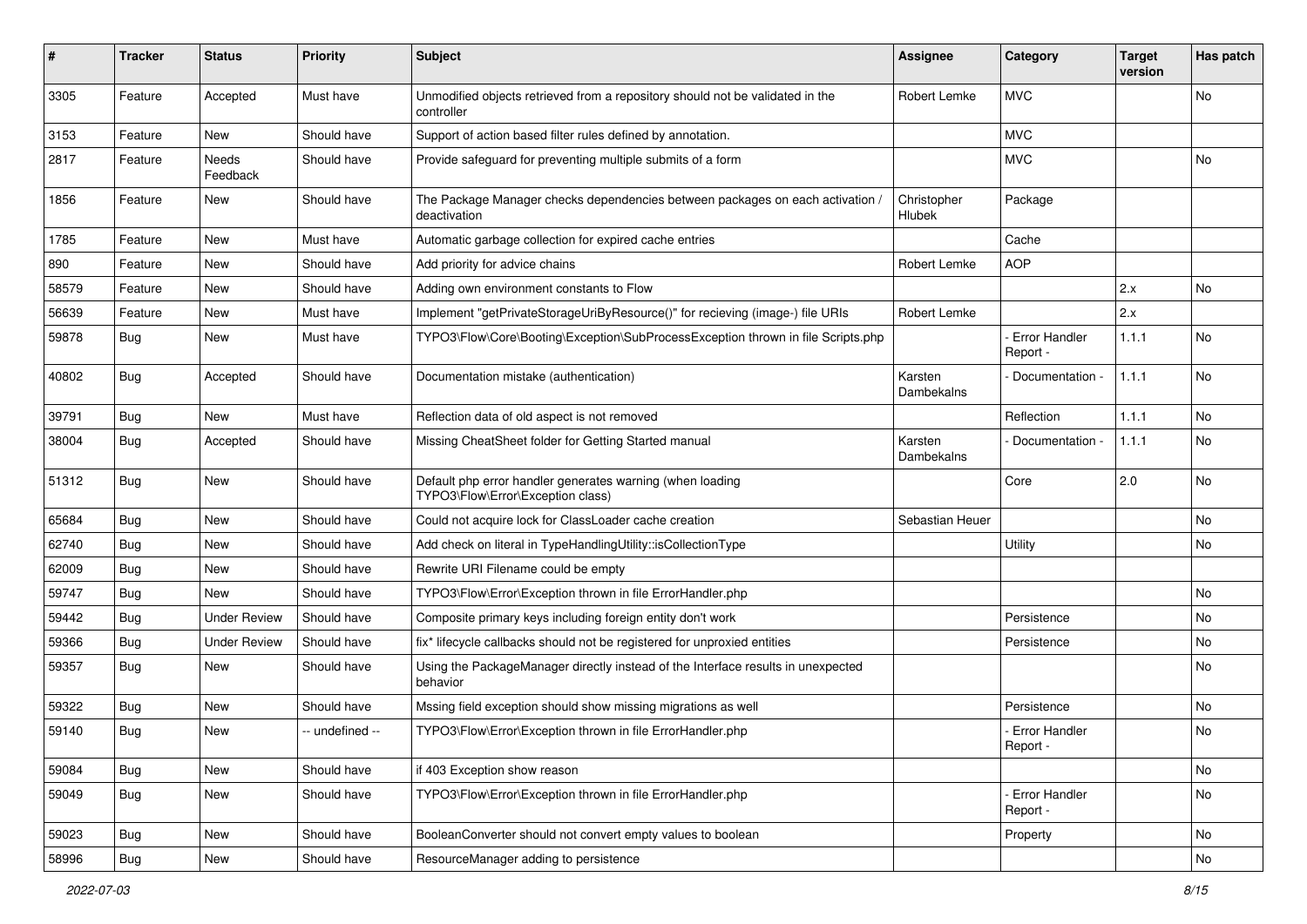| #     | <b>Tracker</b> | <b>Status</b>       | <b>Priority</b> | <b>Subject</b>                                                                                                       | <b>Assignee</b>             | Category                    | <b>Target</b><br>version | Has patch |
|-------|----------------|---------------------|-----------------|----------------------------------------------------------------------------------------------------------------------|-----------------------------|-----------------------------|--------------------------|-----------|
| 58975 | Bug            | <b>New</b>          | Must have       | Fix command for Linux in Qucikstart documentation                                                                    |                             | Documentation -             |                          | No        |
| 58852 | <b>Bug</b>     | New                 | Should have     | TYPO3\Flow\Security\Exception\AccessDeniedException should clarify which action<br>fails to execute                  |                             | Security                    |                          | No        |
| 58773 | <b>Bug</b>     | Accepted            | Should have     | Improve NoMatchingRouteException                                                                                     | <b>Bastian</b><br>Waidelich | MVC - Routing               |                          | No        |
| 58744 | <b>Bug</b>     | <b>New</b>          | Should have     | Can not split configuration in settings.yaml                                                                         |                             |                             |                          | <b>No</b> |
| 58494 | <b>Bug</b>     | Needs<br>Feedback   | Must have       | Inifinite redirects if index.php presents in URI                                                                     | Bastian<br>Waidelich        | MVC - Routing               |                          | No        |
| 58193 | <b>Bug</b>     | <b>Under Review</b> | Should have     | Forward-port changelogs to master branch                                                                             | Karsten<br>Dambekalns       |                             |                          | No        |
| 57972 | <b>Bug</b>     | New                 | Should have     | Missing @ManyToOne in example for resource                                                                           |                             | Documentation -             |                          | No        |
| 57815 | <b>Bug</b>     | New                 | Should have     | Invalid resources are saved in the persistent resources folder                                                       |                             | Resource                    |                          | No        |
| 57796 | Bug            | New                 | Should have     | XLIFF Fails if id === nodedata                                                                                       |                             |                             |                          | No        |
| 57541 | <b>Bug</b>     | <b>Under Review</b> | Must have       | Content Security: operands work intrinsically differently in Rewrite and Manual check                                |                             | Security                    |                          | No        |
| 57450 | Bug            | New                 | Should have     | International E-Mail addresses (umlauts, etc.) are not validated correctly                                           |                             | Validation                  |                          | No        |
| 57437 | <b>Bug</b>     | New                 | Should have     | Composer package replacement is not supported                                                                        |                             | Package                     |                          | No        |
| 56856 | Bug            | <b>Under Review</b> | Must have       | Fix StandardView Template                                                                                            |                             |                             |                          | No        |
| 56601 | <b>Bug</b>     | <b>Under Review</b> | Must have       | PersistenceManager wrong handling of ORM\ld                                                                          |                             |                             |                          | No        |
| 56573 | <b>Bug</b>     | New                 | Should have     | Converting by Flow\Identity                                                                                          |                             | Persistence                 |                          | <b>No</b> |
| 56544 | <b>Bug</b>     | New                 | Must have       | FLOW Exception on tar package inclusion via composer                                                                 |                             | Core                        |                          | No        |
| 56107 | <b>Bug</b>     | New                 | Should have     | Property mapping configuration only supports one wildcard at a time                                                  |                             | Property                    |                          | No        |
| 55954 | Bug            | New                 | Should have     | Associations to ValueObjects should not be cascade all'd                                                             |                             |                             |                          | No        |
| 55937 | <b>Bug</b>     | New                 | Must have       | FlashMessage queue is lost                                                                                           |                             | Session                     |                          | No        |
| 55306 | <b>Bug</b>     | <b>Under Review</b> | Should have     | Filenames should not exceed 255 characters                                                                           | Christian Müller            |                             |                          | No        |
| 54744 | <b>Bug</b>     | New                 | Should have     | System.log contains many NOTICE Flow The argument "workspace" declared in<br>pointcut does not exist in method TYPO3 |                             | Log                         |                          | No        |
| 54589 | Bug            | <b>New</b>          | Should have     | Role parent is not removed from roles MM table                                                                       |                             | Security                    |                          | <b>No</b> |
| 54549 | Bug            | New                 | Must have       | PackageManager::createPackage is incompatible to PackageManagerInterface                                             |                             |                             |                          | No        |
| 54458 | Bug            | New                 | Should have     | Missing Version Number in packages                                                                                   |                             | Package                     |                          | No        |
| 54451 | Bug            | New                 | Must have       | No functionality at Apache environments with suexec                                                                  |                             |                             |                          | No        |
| 54446 | <b>Bug</b>     | New                 | Should have     | Cache filebackend 'include_once'                                                                                     |                             | Cache                       |                          | No        |
| 54381 | Bug            | New                 | -- undefined -- | TYPO3\Flow\Core\Booting\Exception\SubProcessException thrown in file Scripts.php                                     |                             | - Error Handler<br>Report - |                          | No        |
| 54181 | <b>Bug</b>     | New                 | Could have      | Use date_default_timezone_get() instead of ini_get('date.timezone')                                                  |                             | Core                        |                          | Yes       |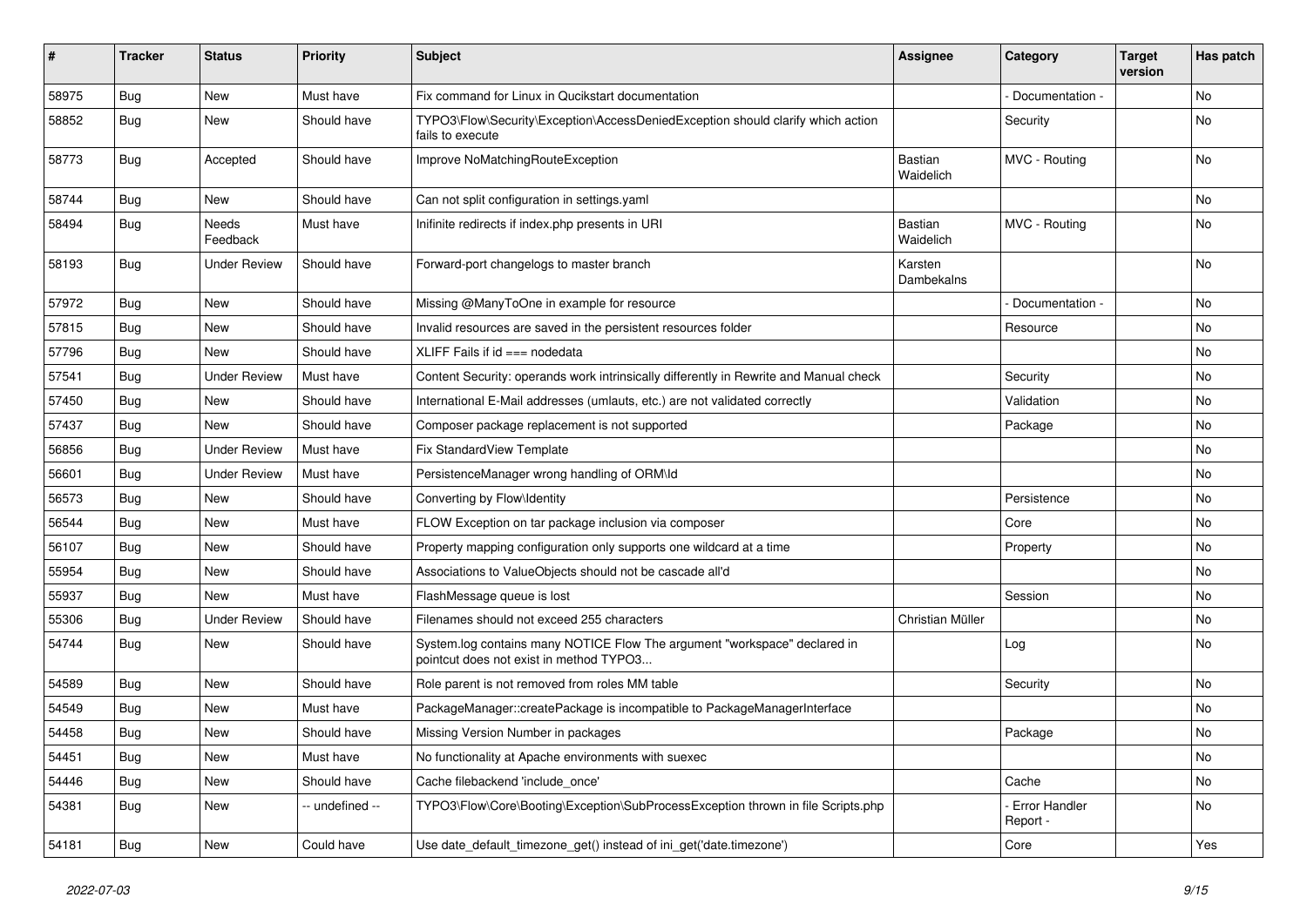| #     | <b>Tracker</b> | <b>Status</b>     | <b>Priority</b> | <b>Subject</b>                                                                                                                         | <b>Assignee</b>       | Category                         | <b>Target</b><br>version | Has patch |
|-------|----------------|-------------------|-----------------|----------------------------------------------------------------------------------------------------------------------------------------|-----------------------|----------------------------------|--------------------------|-----------|
| 54146 | Bug            | <b>New</b>        | Should have     | Different sorting of arguments in ACL Patterns doesnt work                                                                             | Christian Müller      | Security                         |                          | <b>No</b> |
| 53851 | Bug            | <b>New</b>        | -- undefined -- | TYPO3\Flow\Core\Booting\Exception\SubProcessException thrown in file Scripts.php                                                       |                       | <b>Error Handler</b><br>Report - |                          | <b>No</b> |
| 53620 | <b>Bug</b>     | <b>New</b>        | Should have     | Move Classes/TYPO3/Flow/Composer to own Package                                                                                        |                       | Package                          |                          | No        |
| 53533 | <b>Bug</b>     | <b>New</b>        | Should have     | Class reflection assumes reverse PSR-0, can lead to fail in autoloader                                                                 |                       | Reflection                       |                          | No        |
| 53350 | Bug            | Accepted          | Should have     | Trying to create a Link in an Template in CLI Context should provide a helpful<br>exception                                            | Bastian<br>Waidelich  | MVC - Routing                    |                          | No        |
| 53262 | Bug            | <b>New</b>        | Should have     | FileBakend have some race condition                                                                                                    | Dominique Feyer       | Cache                            |                          | Yes       |
| 53224 | Bug            | <b>New</b>        | Should have     | Constructor in subclass breaks call chain leading to missing identifier / uuid                                                         |                       | Object                           |                          | No        |
| 53189 | <b>Bug</b>     | <b>New</b>        | Should have     | Blog tutorial no longer works                                                                                                          | <b>Philipp Maier</b>  |                                  |                          | No        |
| 52945 | <b>Bug</b>     | <b>New</b>        | Should have     | Excluded classes should only be excluded from reflection but still autoloaded                                                          |                       |                                  |                          | No        |
| 52909 | Bug            | <b>New</b>        | Should have     | Class Loader fallback to non-proxy hides fatal errors                                                                                  |                       | Core                             |                          | No        |
| 52430 | Bug            | New               | Should have     | Cannot convert from UUID to auto-increment ID                                                                                          |                       |                                  |                          | No        |
| 52185 | <b>Bug</b>     | <b>New</b>        | Could have      | PositionalArraySorter should detect recursive dependencies                                                                             |                       | Utility                          |                          | No        |
| 52014 | Bug            | <b>New</b>        | Should have     | Migration makes fields NOT NULL even though not true                                                                                   |                       | Persistence                      |                          | <b>No</b> |
| 52005 | Bug            | New               | Could have      | TYPO3\Flow\Error\Exception thrown in file ErrorHandler.php                                                                             |                       | <b>Error Handler</b><br>Report - |                          | <b>No</b> |
| 51972 | <b>Bug</b>     | New               | Should have     | Joins for every deep property constraint make cartesian selection                                                                      | Adrian Föder          |                                  |                          | Yes       |
| 51811 | <b>Bug</b>     | <b>New</b>        | Should have     | Improve session handle when the authenticated account is removed from persitance                                                       | Dominique Feyer       |                                  |                          | Yes       |
| 51763 | <b>Bug</b>     | <b>New</b>        | Should have     | HttpRequest always returns content of the current request                                                                              |                       | Http                             |                          | No        |
| 51704 | <b>Bug</b>     | <b>New</b>        | -- undefined -- | TYPO3\Flow\Error\Exception thrown in file ErrorHandler.php                                                                             |                       | <b>Error Handler</b><br>Report · |                          | No        |
| 51489 | Bug            | New               | -- undefined -- | Doctrine\Common\Annotations\AnnotationException thrown in file<br>AnnotationException.php                                              |                       | Annotations                      |                          | <b>No</b> |
| 51188 | <b>Bug</b>     | <b>New</b>        | Should have     | Doctrine does not respect AOP-injected properties                                                                                      |                       | Persistence                      |                          | No        |
| 51120 | <b>Bug</b>     | <b>New</b>        | Must have       | \TYPO3\Flow\Core\Booting::buildSubprocessCommand - wrong command if passed<br>more than one parameters                                 |                       | Core                             |                          | No        |
| 50869 | Bug            | <b>New</b>        | Could have      | key() invoked on object                                                                                                                |                       |                                  |                          | <b>No</b> |
| 50395 | Bug            | Accepted          | Should have     | Route cache caches routes for non dispatchable requests                                                                                | Bastian<br>Waidelich  | MVC - Routing                    |                          | <b>No</b> |
| 50342 | <b>Bug</b>     | New               | Could have      | PropertyMapper: Use of interface method before implementation check                                                                    |                       |                                  |                          | No        |
| 50080 | <b>Bug</b>     | Needs<br>Feedback | Should have     | Broken concept for CLI/Web separation                                                                                                  | Karsten<br>Dambekalns | Core                             |                          | No        |
| 49801 | <b>Bug</b>     | New               | -- undefined -- | TYPO3\Flow\Security\Exception\AccessDeniedException thrown in file<br>TYPO3 Flow Security Authorization AccessDecisionVoterManager.php |                       | <b>Error Handler</b><br>Report - |                          | No        |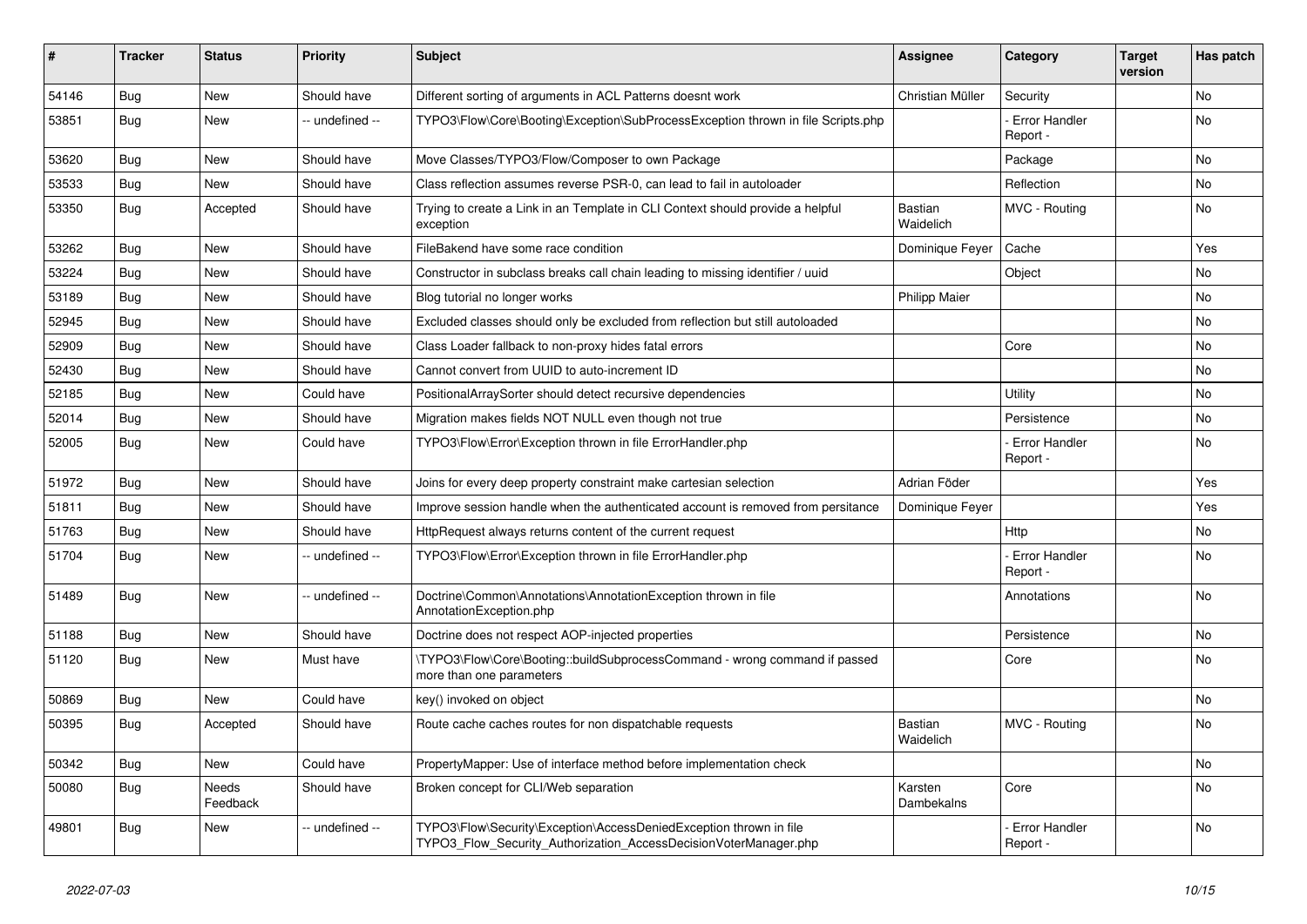| #     | <b>Tracker</b> | <b>Status</b>            | <b>Priority</b> | <b>Subject</b>                                                                                                               | <b>Assignee</b>      | Category                  | <b>Target</b><br>version | Has patch |
|-------|----------------|--------------------------|-----------------|------------------------------------------------------------------------------------------------------------------------------|----------------------|---------------------------|--------------------------|-----------|
| 49780 | <b>Bug</b>     | New                      | Should have     | Roles are not synchronized                                                                                                   |                      | Security                  |                          | No        |
| 49566 | Bug            | New                      | Should have     | NULL source values are not handled correctly                                                                                 | Adrian Föder         | Property                  |                          | No        |
| 49423 | Bug            | New                      | Must have       | Role name and packageKey are not accessible                                                                                  |                      |                           |                          | No        |
| 49373 | <b>Bug</b>     | New                      | Must have       | Methods policy with key "Controllers" is ignored                                                                             |                      | Security                  |                          | No        |
| 49372 | <b>Bug</b>     | New                      | Should have     | ObjectConverter ignores implemented interface when mapping subtype                                                           |                      |                           |                          | No        |
| 49011 | <b>Bug</b>     | <b>Under Review</b>      | Should have     | Support executing TYPO3.Flow inside a PHAR                                                                                   |                      |                           |                          | No        |
| 48873 | <b>Bug</b>     | New                      | Should have     | Error when calling resourceManager->deleteResource on unpublished Resource                                                   |                      | Error Handler<br>Report - |                          | No        |
| 48596 | <b>Bug</b>     | <b>Under Review</b>      | Should have     | Ignored Tags configuration should be easier to configure from packages                                                       | Alexander Berl       | Configuration             |                          | No        |
| 48532 | Bug            | <b>Under Review</b>      | Should have     | JsonView Configuration behaves differently for arrays and objects                                                            | Alexander Berl       | <b>MVC</b>                |                          | No        |
| 48430 | Bug            | New                      | Should have     | Default validator-messages are not correctly formatted                                                                       |                      |                           |                          | No        |
| 48429 | <b>Bug</b>     | New                      | Should have     | Remove- and update-actions on repository are not persisted                                                                   |                      |                           |                          | No        |
| 47429 | <b>Bug</b>     | New                      | Should have     | Global policy files no longer allowed                                                                                        |                      | Security                  |                          | No        |
| 47236 | <b>Bug</b>     | <b>Needs</b><br>Feedback | Should have     | Error at offset 6279 of 6338                                                                                                 |                      |                           |                          | No        |
| 47073 | Bug            | New                      | Must have       | Cookie causes Error after Update                                                                                             |                      | Http                      |                          | <b>No</b> |
| 46974 | <b>Bug</b>     | Accepted                 | Should have     | Original and Proxy class in one file makes it difficult to reach 100% code coverage for<br>functional tests                  | Christian Müller     | Object                    |                          | No        |
| 46689 | Bug            | New                      | Must have       | The new ClassLoader swallows Fatal Errors                                                                                    | Marc Neuhaus         |                           |                          | No        |
| 46210 | <b>Bug</b>     | Needs<br>Feedback        | Should have     | securityContext->getParty() in the initializeObject() method of a session-Scope object<br>throws exception on second request |                      | Session                   |                          | No        |
| 46120 | <b>Bug</b>     | New                      | Must have       | Important step missing in the installation chapter                                                                           |                      | Documentation -           |                          | <b>No</b> |
| 46097 | Bug            | New                      | Must have       | Logged in user gets session of an other logged in user                                                                       | Robert Lemke         | Session                   |                          | No        |
| 46073 | Bug            | <b>Under Review</b>      | Should have     | Scripts::executeCommand must be usable outsite of TYPO3.Flow                                                                 |                      |                           |                          | No        |
| 46066 | Bug            | New                      | Should have     | Currency formatter uses wrong format for ISO 4217 currency codes                                                             |                      | 118n                      |                          | No        |
| 46010 | Bug            | New                      | Should have     | Generating a DiscriminatorMap with base class in different namespace does not work                                           |                      | Persistence               |                          | No        |
| 45917 | Bug            | New                      | Should have     | RoutePartHandler transliteration must be improved                                                                            |                      | MVC - Routing             |                          | No        |
| 45669 | Bug            | New                      | Should have     | PersistentObjectConverter does not convert ValueObjects by __identity                                                        |                      |                           |                          | No        |
| 45640 | <b>Bug</b>     | New                      | Could have      | Every relation is set to cascade=all if the related entity is no aggregate root                                              |                      | Persistence               |                          | No.       |
| 45623 | Bug            | New                      | Should have     | SQL error when calling TYPO3.Blog Setup controller                                                                           |                      | Documentation -           |                          | No        |
| 45611 | Bug            | New                      | Could have      | Destruction of session after logout should be configurable                                                                   |                      | Security                  |                          | No        |
| 45405 | Bug            | Accepted                 | Should have     | Uncaught Exception in DynamicRoutePart                                                                                       | Bastian<br>Waidelich | MVC - Routing             |                          | No        |
| 45386 | Bug            | New                      | Could have      | Package::buildArrayOfClassFiles tries to determine class names from file paths                                               |                      |                           |                          | No        |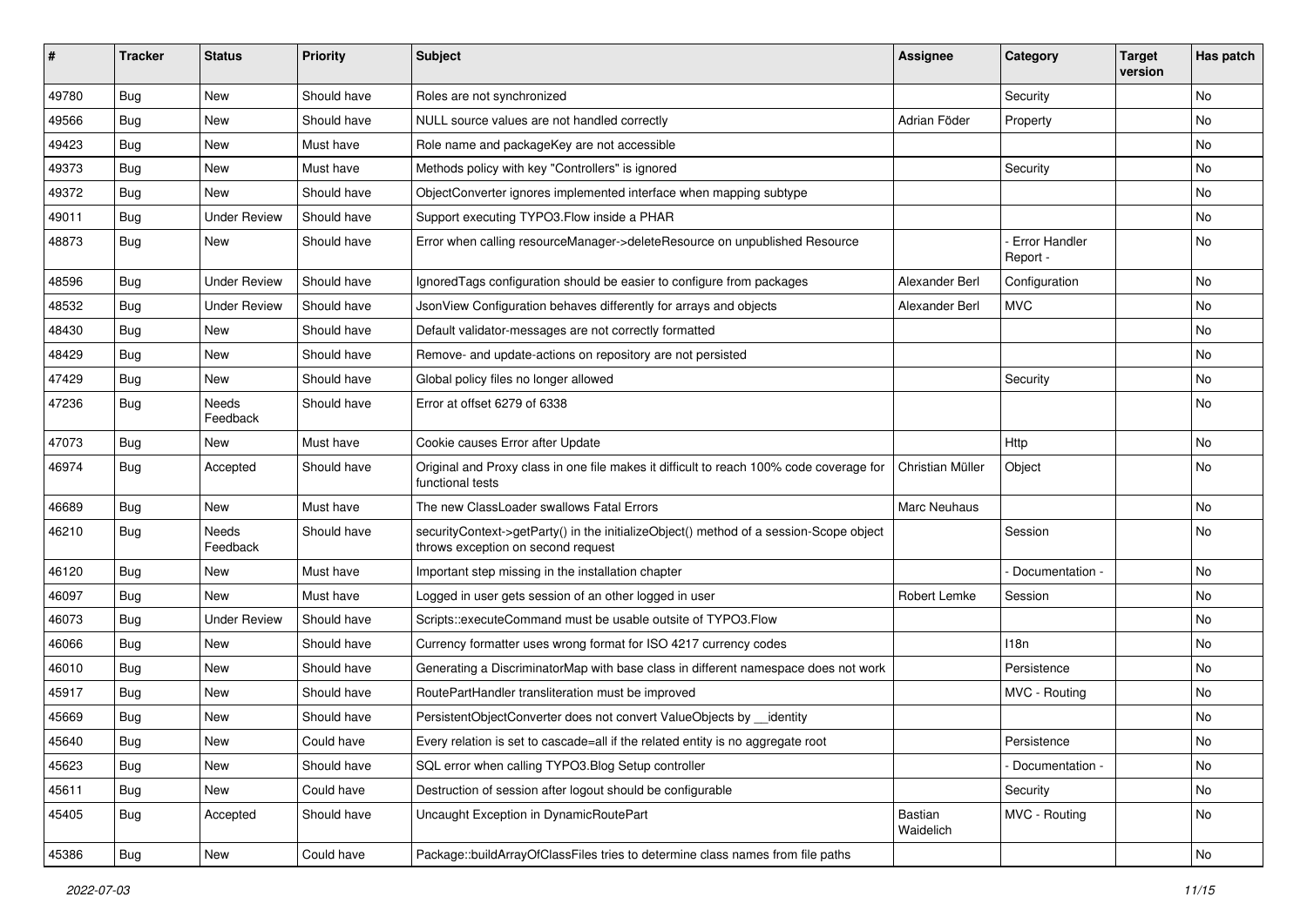| #     | <b>Tracker</b> | <b>Status</b>            | <b>Priority</b> | Subject                                                                                                      | <b>Assignee</b>       | Category        | <b>Target</b><br>version | Has patch |
|-------|----------------|--------------------------|-----------------|--------------------------------------------------------------------------------------------------------------|-----------------------|-----------------|--------------------------|-----------|
| 45272 | Bug            | <b>New</b>               | Should have     | Related Value Objects get deleted by default cascading                                                       |                       |                 |                          | No        |
| 45249 | <b>Bug</b>     | New                      | Must have       | Update composer project-create command listing                                                               |                       | Documentation - |                          | <b>No</b> |
| 44244 | Bug            | New                      | Should have     | defaultOrderings aren't applied on related objects                                                           |                       | Persistence     |                          | No        |
| 43967 | Bug            | <b>New</b>               | Should have     | Error in evaluating orphanRemoval in Flow Annotation driver                                                  |                       | Persistence     |                          | <b>No</b> |
| 43947 | <b>Bug</b>     | New                      | Should have     | Redirect to login after Session timeout                                                                      |                       |                 |                          | No        |
| 43621 | <b>Bug</b>     | <b>Under Review</b>      | Must have       | Composer installer overwrites Settings.yaml.example                                                          | Karsten<br>Dambekalns |                 |                          | No        |
| 43192 | Bug            | Accepted                 | Should have     | findByIdentifier() for non-persisted objects not working for custom identifier properties                    | Karsten<br>Dambekalns | Persistence     |                          | <b>No</b> |
| 42888 | Bug            | Needs<br>Feedback        | Should have     | ResourceManager chokes on non existing files                                                                 |                       | Resource        |                          | <b>No</b> |
| 42606 | Bug            | <b>New</b>               | Must have       | Content Security with nested objects                                                                         |                       | Security        |                          | No        |
| 42520 | <b>Bug</b>     | New                      | Must have       | Cache must be flushed globally for package state changes                                                     |                       | Core            |                          | No        |
| 41727 | <b>Bug</b>     | Accepted                 | Should have     | @Flow\Identity and @ORM\InheritanceType("JOINED") can't be used together                                     | Karsten<br>Dambekalns |                 |                          | <b>No</b> |
| 41533 | <b>Bug</b>     | Needs<br>Feedback        | Should have     | Ignored object-validation in editAction when redirecting back from updateAction                              |                       |                 |                          | No        |
| 41496 | <b>Bug</b>     | New                      | Must have       | Upload identical Resources, deleting fails                                                                   |                       | Resource        |                          | <b>No</b> |
| 41148 | <b>Bug</b>     | New                      | Must have       | Converting of ValueObjects                                                                                   |                       |                 |                          | No        |
| 41029 | <b>Bug</b>     | Accepted                 | Should have     | Method security is also evaluating abstract classes                                                          | Karsten<br>Dambekalns | Security        |                          | <b>No</b> |
| 40824 | Bug            | <b>Needs</b><br>Feedback | Should have     | Modified action controller methods not detected properly                                                     | Andreas Förthner      |                 |                          | <b>No</b> |
| 40410 | Bug            | Needs<br>Feedback        | Should have     | Exception when using Apc, Memcached of Redis cache backend for reflection status<br>and object configuration | Karsten<br>Dambekalns | Cache           |                          | <b>No</b> |
| 40283 | Bug            | New                      | Should have     | New constructor in grandparent class not called                                                              |                       | Object          |                          | No        |
| 39699 | Bug            | Accepted                 | Should have     | SQL DDL for TYPO3\FLOW3\Cache\Backend\PdoBackend                                                             | Karsten<br>Dambekalns | Cache           |                          | <b>No</b> |
| 39674 | <b>Bug</b>     | New                      | Should have     | \TYPO3\FLOW3\var dump behaves weird in controller actions doing return                                       |                       | <b>MVC</b>      |                          | <b>No</b> |
| 39414 | Bug            | New                      | Should have     | <b>Security Documentation</b>                                                                                |                       | Documentation - |                          | No        |
| 38980 | Bug            | New                      | Must have       | ActionController: behavior of required arguments is not consistent                                           |                       | Validation      |                          | No        |
| 38216 | Bug            | Needs<br>Feedback        | Should have     | Static method calls in reflected classes refer to _Original class                                            |                       |                 |                          | No        |
| 37571 | Bug            | New                      | Must have       | Inherited proxies fail when implementing __clone                                                             |                       | <b>AOP</b>      |                          | No        |
| 37564 | <b>Bug</b>     | New                      | Should have     | Validation of Parent Object containing properties of type ManyToOne and<br>ManyToMany to same Target         |                       | Validation      |                          | No        |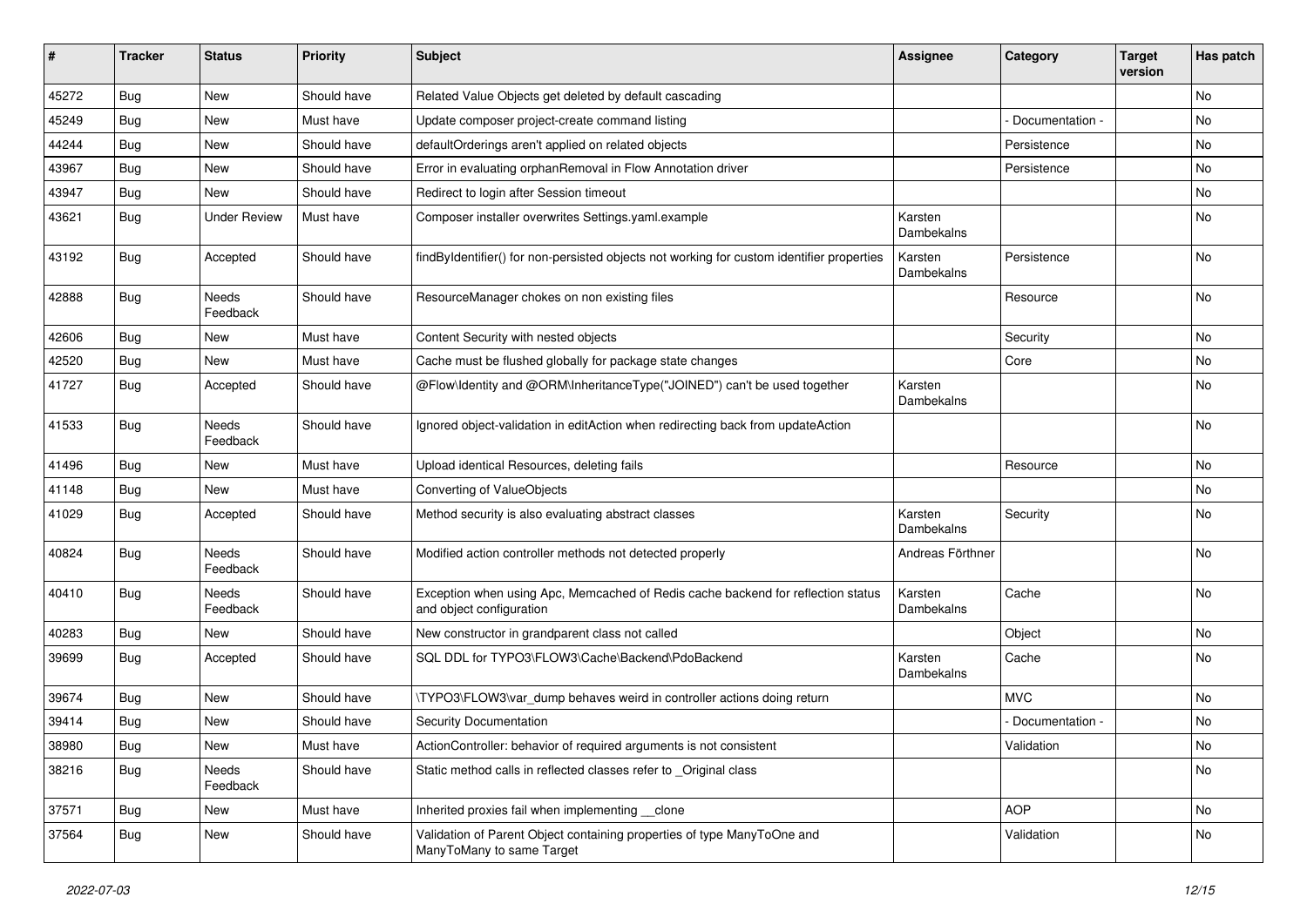| ∦     | <b>Tracker</b> | <b>Status</b>            | <b>Priority</b> | <b>Subject</b>                                                                                       | <b>Assignee</b>        | Category    | <b>Target</b><br>version | Has patch |
|-------|----------------|--------------------------|-----------------|------------------------------------------------------------------------------------------------------|------------------------|-------------|--------------------------|-----------|
| 37473 | Bug            | New                      | Must have       | Subsequent Exceptions related to Doctrine Entity Manager makes it snap shut                          |                        | - Testing - |                          | No        |
| 37354 | Bug            | Accepted                 | Should have     | Do not apply generateValueHash() and generateUuid() if custom identifier is used                     | Karsten<br>Dambekalns  | Persistence |                          | No        |
| 37352 | Bug            | <b>Under Review</b>      | Must have       | generateValueHash() should use getIdentifierByObject()                                               | Karsten<br>Dambekalns  | Persistence |                          | <b>No</b> |
| 37316 | Bug            | <b>New</b>               | Should have     | Use findBestMatchingLocale instead of getDefaultLocale?                                              |                        | Validation  |                          | <b>No</b> |
| 37302 | Bug            | Needs<br>Feedback        | Should have     | NumberValidator                                                                                      | Carsten Bleicker       | Validation  |                          | No        |
| 37292 | Bug            | <b>Under Review</b>      | Should have     | PropertyMappingConfiguration::mapUnknownProperties is not passed down to<br>Subconfiguration         | Sebastian<br>Kurfuerst | Property    |                          | Yes       |
| 37227 | Bug            | On Hold                  | Must have       | securityContext->getParty is not available in widget context                                         |                        | Session     |                          | <b>No</b> |
| 36804 | Bug            | New                      | Should have     | Orphaned entities within aggregates are not removed                                                  |                        | Persistence |                          | No        |
| 36634 | Bug            | <b>New</b>               | Should have     | Reconstituted entities do not have their properties set when initializeObject() is called            |                        |             |                          | <b>No</b> |
| 36633 | Bug            | New                      | Should have     | Reconstituted entities should not have the FLOW3_Persistence_clone property set                      |                        |             |                          | <b>No</b> |
| 36508 | Bug            | New                      | Should have     | AuthenticationProvider Request Patterns                                                              |                        | Security    |                          | No        |
| 36495 | <b>Bug</b>     | New                      | Should have     | HTTP Response is sent before persistence preventing Exceptions to be displayed on<br>redirect        |                        | Persistence |                          | No        |
| 35868 | Bug            | On Hold                  | Must have       | Unstable condition in Utility\Environment                                                            | Karsten<br>Dambekalns  | Environment |                          | <b>No</b> |
| 35831 | <b>Bug</b>     | New                      | Must have       | Deleting or unpublishing of a resource deletes all published symlinks<br>(Web/_Resources/Persistent) |                        |             |                          | No        |
| 35720 | Bug            | New                      | Must have       | Access denied Exception for widget links to actions with a policy                                    |                        | Security    |                          | No        |
| 35083 | Bug            | <b>New</b>               | Should have     | involving SecurityContext in Widget's __wakeup situation leads to an exception                       |                        | Object      |                          | No        |
| 34879 | Bug            | Accepted                 | Must have       | Proxied object is not update()able                                                                   | Karsten<br>Dambekalns  | Persistence |                          | No        |
| 34404 | Bug            | New                      | Should have     | JsonView transformObject does not respect_descendAll configuration                                   |                        |             |                          | No        |
| 34134 | <b>Bug</b>     | <b>Needs</b><br>Feedback | Should have     | PropertyMapper throws unnecessary exception                                                          | Christian Müller       | Property    |                          | Yes       |
| 33465 | <b>Bug</b>     | New                      | Should have     | Some vital commands to recover the system fail when recovery is needed                               |                        | Command     |                          | <b>No</b> |
| 33293 | <b>Bug</b>     | New                      | Should have     | Injection to private variable results in injection of the the wrong class                            |                        |             |                          | No        |
| 33078 | <b>Bug</b>     | New                      | Should have     | No Redirect to Login                                                                                 |                        | Security    |                          | No        |
| 33055 | <b>Bug</b>     | New                      | Must have       | AccessDeniedException instead of WebRedirect                                                         |                        | Security    |                          | No        |
| 33024 | Bug            | Accepted                 | Must have       | Exception when validating a float in a Model with the Number validator                               | Karsten<br>Dambekalns  | 118n        |                          | No        |
| 32873 | <b>Bug</b>     | Accepted                 | Must have       | Value changes for logged in account are not persisted due to session serialization                   | Karsten<br>Dambekalns  |             |                          | No        |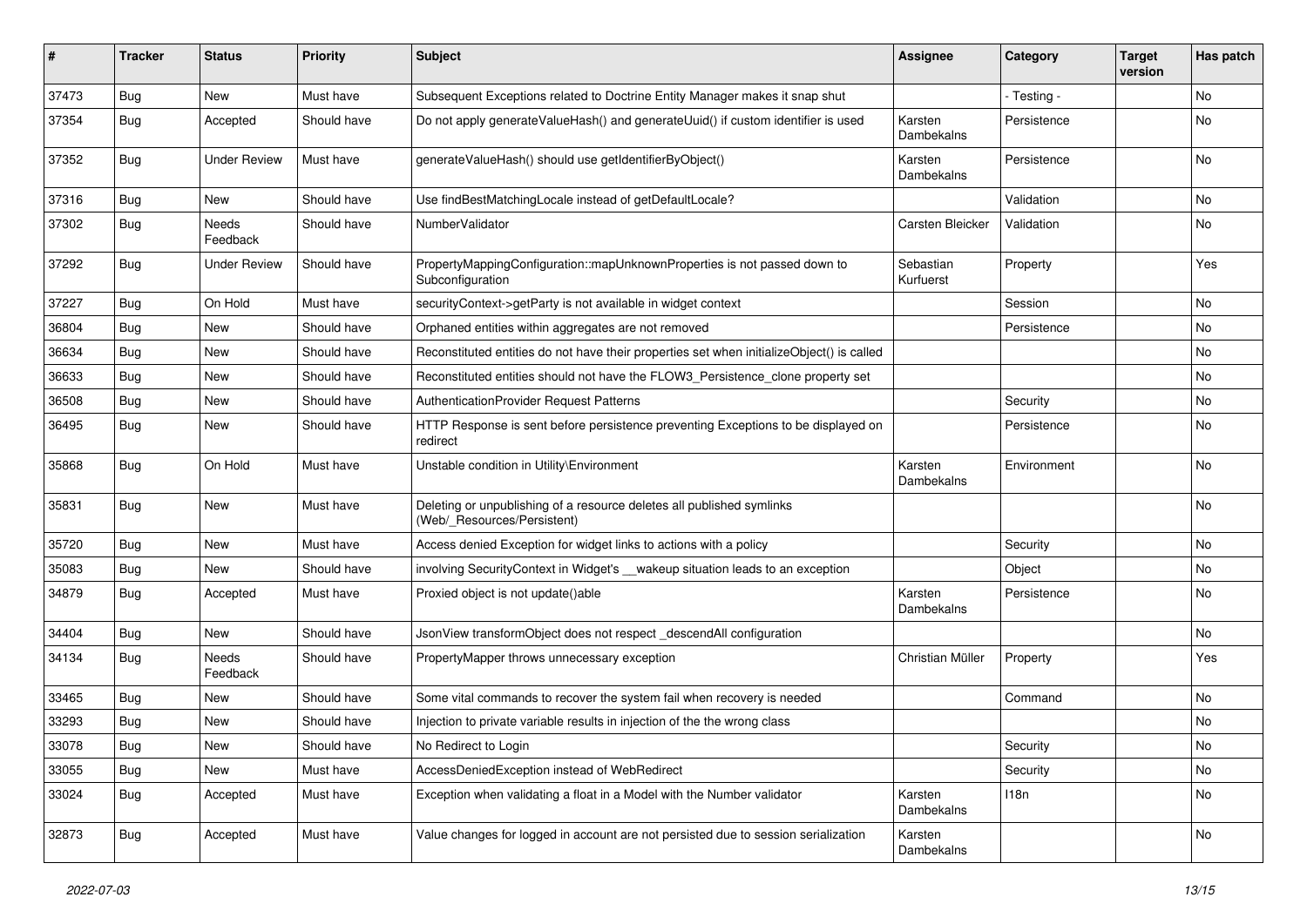| #     | <b>Tracker</b> | <b>Status</b>       | <b>Priority</b> | <b>Subject</b>                                                                                                                                          | <b>Assignee</b>       | Category    | <b>Target</b><br>version | Has patch |
|-------|----------------|---------------------|-----------------|---------------------------------------------------------------------------------------------------------------------------------------------------------|-----------------------|-------------|--------------------------|-----------|
| 32869 | Bug            | New                 | Must have       | Security config tokenClass doesnt throw exception if not found the class                                                                                |                       | Security    |                          | No        |
| 32574 | <b>Bug</b>     | Accepted            | Should have     | FLOW3 enters fork bombs when using cgi-fcgi vs cli                                                                                                      | Karsten<br>Dambekalns | Core        |                          | No        |
| 32425 | Bug            | Accepted            | Must have       | IpAddressRange methods not completly implemented                                                                                                        | Karsten<br>Dambekalns | Security    |                          | Yes       |
| 32105 | <b>Bug</b>     | New                 | Must have       | IgnoreValidation ignored if ACL is set for this controller action                                                                                       |                       | Security    |                          | No.       |
| 31500 | <b>Bug</b>     | <b>Under Review</b> | Must have       | Argument validation for CLI requests is not done                                                                                                        | Karsten<br>Dambekalns | Validation  |                          | No        |
| 31210 | <b>Bug</b>     | <b>New</b>          | Must have       | constructor of proxy class not compatible with interfaces defening a constructor                                                                        |                       | Object      |                          | No.       |
| 31002 | <b>Bug</b>     | New                 | Should have     | Generated __sleep method handles static properties as members.                                                                                          |                       | Reflection  |                          |           |
| 30425 | Bug            | New                 | Should have     | New methods are not updated in Policies during Development                                                                                              |                       | Security    |                          |           |
| 30424 | <b>Bug</b>     | New                 | Must have       | Forward object arguments with changes                                                                                                                   |                       | <b>MVC</b>  |                          |           |
| 29425 | Bug            | New                 | Should have     | Deletion of a blog post with resources fails with FK constraint error                                                                                   |                       | Persistence |                          |           |
| 29405 | <b>Bug</b>     | New                 | Must have       | When storing a new entity inside the session, it will be fully serialized instead of just<br>the reference being stored                                 |                       | Session     |                          |           |
| 28319 | <b>Bug</b>     | Needs<br>Feedback   | Should have     | Access denied will be logged at the wrong location in nested calls                                                                                      |                       | Security    |                          | <b>No</b> |
| 28016 | Bug            | Needs<br>Feedback   | Should have     | Cascade remove of cleared ArrayCollection                                                                                                               | Karsten<br>Dambekalns | Persistence |                          | No        |
| 27721 | <b>Bug</b>     | Needs<br>Feedback   | Should have     | Permissions of uploaded resources not correct                                                                                                           | Karsten<br>Dambekalns | Resource    |                          | No        |
| 27379 | <b>Bug</b>     | Needs<br>Feedback   | Must have       | add check to clear the database at tearDown in testing                                                                                                  |                       |             |                          | No        |
| 27088 | Bug            | On Hold             | Should have     | initializeObject() is called too early when reconstructing entities                                                                                     |                       | Object      |                          | No        |
| 27045 | <b>Bug</b>     | New                 | Should have     | Introduced properties are not available in the reflection service during a compile run                                                                  |                       | <b>AOP</b>  |                          |           |
| 25988 | <b>Bug</b>     | New                 | Should have     | Useless proxies are built for some classes                                                                                                              |                       | Object      |                          |           |
| 13559 | <b>Bug</b>     | Accepted            | Should have     | ObjectSerializer failes with persistent objects within arrays                                                                                           | Karsten<br>Dambekalns | Persistence |                          | No        |
| 11039 | Bug            | Needs<br>Feedback   | Must have       | Static object container injects properties to result of factory object                                                                                  |                       |             |                          | No        |
| 10678 | Bug            | New                 | Must have       | ReflectionService doesn't reflect methods of child classes correctly when they get<br>reflected before their parent class in the initialization process |                       | Reflection  |                          |           |
| 2974  | Bug            | New                 | Must have       | Aspect / Proxy Cache is not emptied automatically if an interface used for introduction<br>was modified                                                 | Robert Lemke          | <b>AOP</b>  |                          |           |
| 51809 | <b>Bug</b>     | <b>Under Review</b> | Must have       | Commit "[BUGFIX] Published resources don't support symlinks" produces an fatal<br>error on Windows                                                      | Adrian Föder          | Core        | 2.0.1                    | No        |
| 48898 | <b>Bug</b>     | New                 | Must have       | configuration for roles fails if one of Policy yaml files contain empty "roles array"                                                                   | Christian Müller      | Security    | 2.0.1                    | No        |